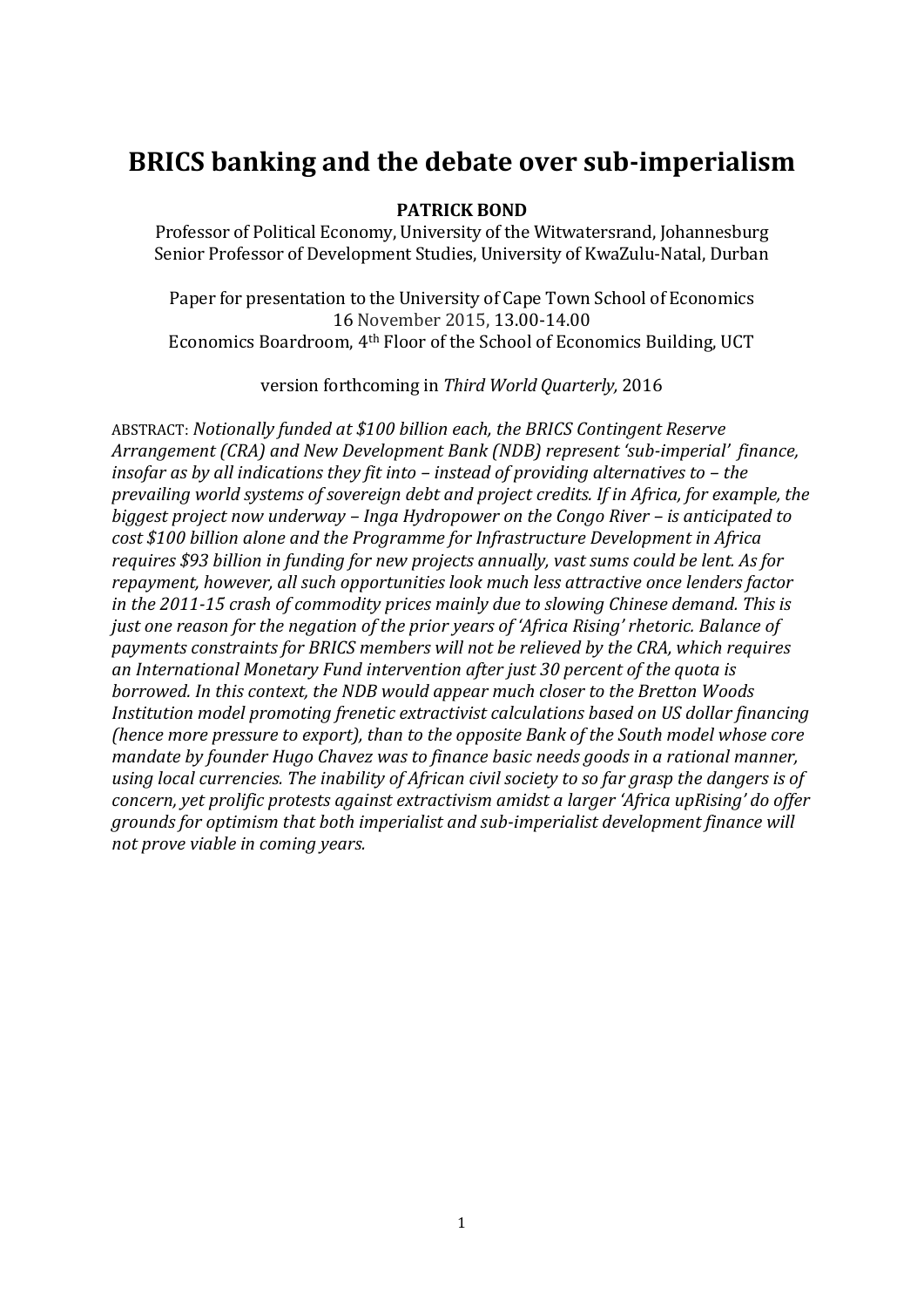In defining imperialism just over a century ago, Rosa Luxemburg ([1913] 1968, 397) considered how capitalist crisis 'spurs capital on to a continual extension of the market,' today called 'globalization.' Her core insight – as distinct from those of Lenin, Bukharin, Hilferding, Hobson, and others of her era – was that 'capital cannot accumulate without the aid of non-capitalist' relations and 'only the continuous and progressive disintegration of non-capitalist organization makes accumulation of capital possible.' Evidence from South Africa, Namibia and the Democratic Republic of the Congo proved exceptionally helpful (see Bond, Chitonge, and Hopfmann 2007) as she argued:

Non-capitalist relations provide a fertile soil for capitalism; more strictly: capital feeds on the ruins of such relations, and although this non-capitalist milieu is indispensable for accumulation, the latter proceeds at the cost of this medium nevertheless, by eating it up. Historically, the accumulation of capital is a kind of metabolism between capitalist economy and those pre-capitalist methods of production without which it cannot go on and which, in this light, it corrodes and assimilates (Luxemburg 1968, 397).

After the era of colonial power relations that facilitated this relationship, amplified in South Africa by apartheid (Wolpe, 1980), a new set of multilateral and interstate relations emerged for what were considered more efficient and legitimate modes of imperial accumulation, especially through the Bretton Woods Institutions. A half century ago, the concept of 'sub-imperialism' allowed Ruy Mauro Marini (1965, 22) to explain the Brazilian case in these terms: 'It is not a question of passively accepting North American power (although the actual correlation of forces often leads to that result), but rather of collaborating actively with imperialist expansion, assuming in this expansion the position of a key nation.'

In the last decade, the renewal of this process – crisis, extension of the market, amplified super-exploitative relations between capitalist and non-capitalist spheres, financialised economies, geopolitical rearrangements requiring collaboration with emerging powers – requires an understanding of a 'new imperialism.' Here, David Harvey (2003, 185-186) adds the layer later to be termed the BRICS:

The opening up of global markets in both commodities and capital created openings for other states to insert themselves into the global economy, first as absorbers but then as producers of surplus capitals. They then became competitors on the world stage. What might be called 'sub-imperialisms' arose... Each developing center of capital accumulation sought out systematic spatiotemporal fixes for its own surplus capital by defining territorial spheres of influence.

Such surplus capital needs outlets. By mid-2015, with a half-trillion dollars departing China over the prior 15 months notwithstanding firm exchange controls, the BRICS' overall capital outflows had become exceptional. Within Africa, South Africa's interests are defining the sub-continent ('Sub-Saharan Africa') as the territorial sphere of influence into which to channel its flows. Projects such as the 2001 New Partnership for Africa's Development and 2005 African Peer Review Mechanism reflected an earlier dedication to this effort (Bond 2005, 2009). But they suffered such huge contradictions and setbacks that today, much more explicit financial channels are needed to direct the surpluses into potentially profitable long-term outlets, including the 2012 Programme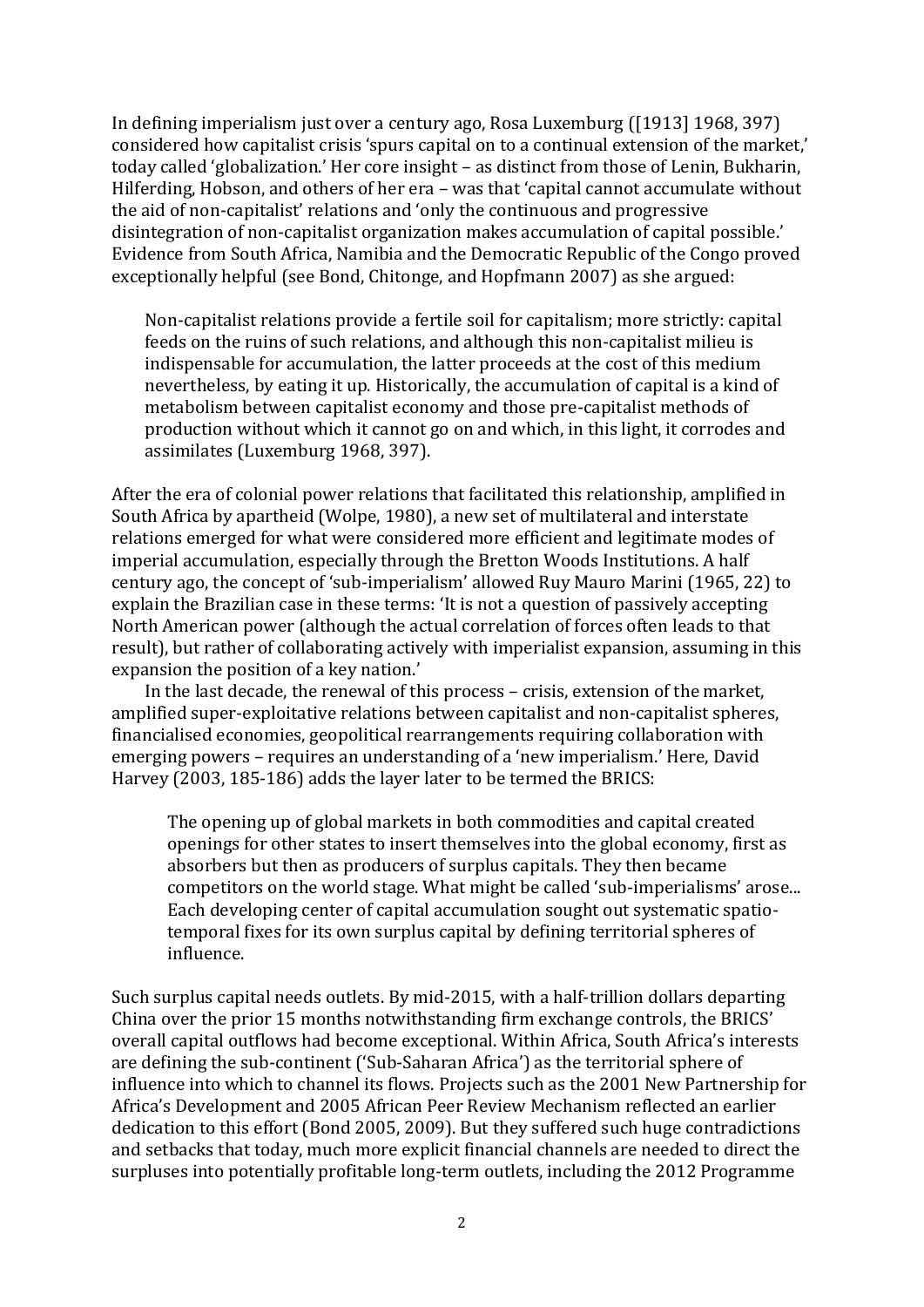for Infrastructure Development in Africa (PIDA). The PIDA energy routes are especially revealing, in tracing how closely Africa's neo-colonial accumulation agenda resembles colonialism's. To ensure that commodities move from plantation or mine to smelter to port, PIDA offers roads, railroads and bridges and especially energy transmission infrastructure.



The amounts of funding being discussed in the African Union and United Nations are substantial, and include the \$100 billion Inga Hydropower Project on the Congo River which will, if all phases are complete, supply more than 42,000 MegaWatts of power (three times the capacity of China's Three Gorges dam). Mining and smelting are the logical beneficiaries, as is currently the case as a result of Inga's early stages under the Mobutu regime. This is only the largest mega-project in what PIDA anticipates could be \$93 billion worth of annual infrastructure investments.

To seed many of these projects, South Africa's Development Bank of Southern Africa (DBSA) was given an additional \$2 billion in capital in 2013-14 to enhance its crossborder expansion. The largest single infrastructure loan that the World Bank has ever made, for \$3.75 billion, went to South Africa's Eskom parastatal in several tranches starting in 2010, in order to pay for a 4800 MW coal-fired power plant whose cost escalation raised consumer prices dramatically, in turn causing countless community riots. But meanwhile, due to apartheid-era sweetheart deals renewed after 1994, the world's largest mining house, BHP Billiton, continued to receive the world's cheapest electricity (US\$0.01/kWh) from Eskom, a tenth what consumers paid (Bond 2014).

And yet even before the post-2008 commodities price crash – which began in 2011 and worsened dramatically in 2014 – debt repayment terms and returns on investment in Africa were not sustainable. This was a function of volatile world markets, to be sure, but also a result of extreme overhyping of Africa's growth prospects. Those establishment voices promoting 'Africa Rising' as a means of relegitimating the exportled primary-commodity economic model failed to consider that while incomes were rising in the range of 6 percent per annum, *so too was Africa's wealth decreasing by an equivalent amount* (as measured by the World Bank, 2011) for a simple reason: GDP measures extraction of non-renewable minerals as a credit and doesn't count 'natural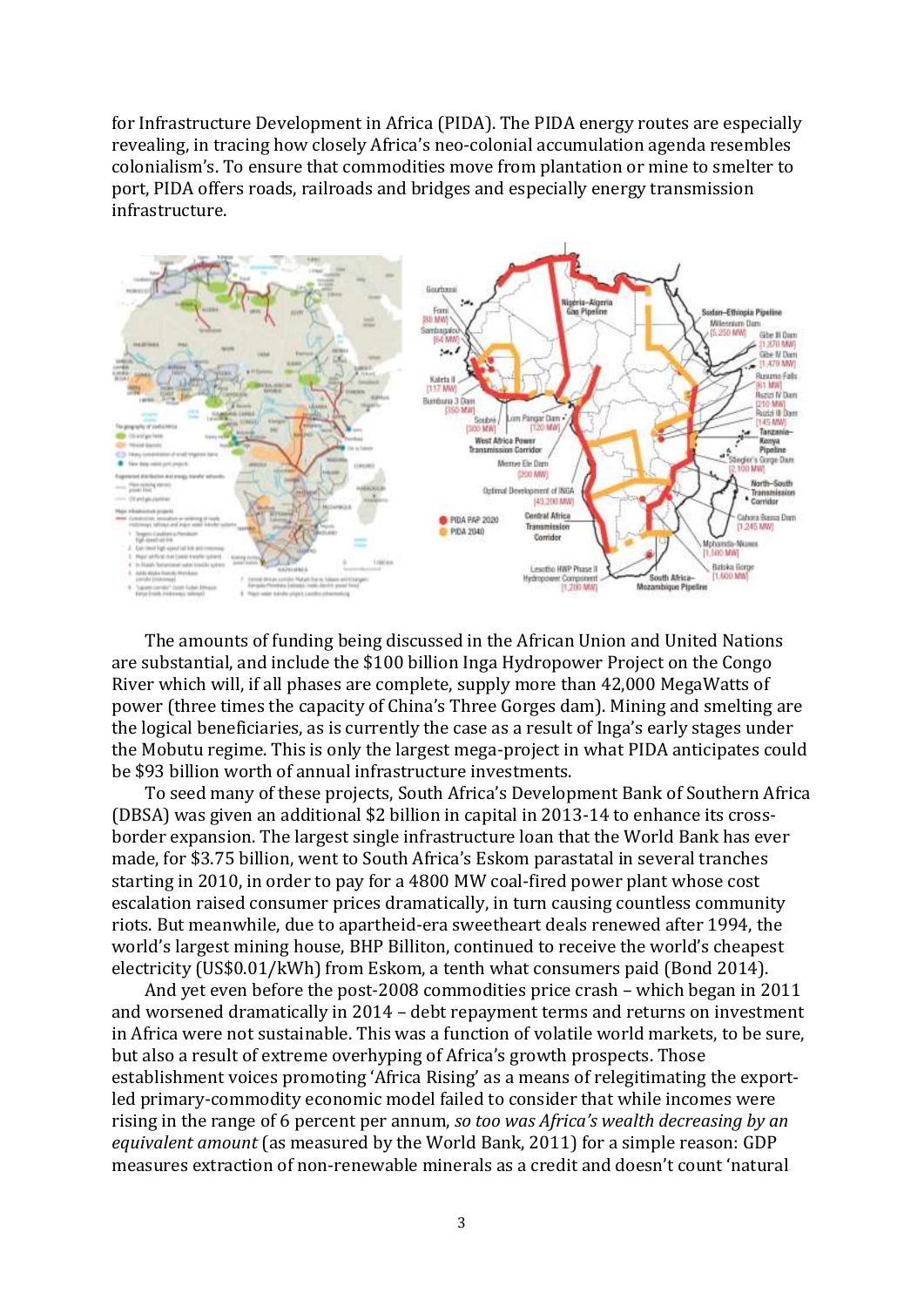capital depletion' as a debit. By following the 2012 Gaborone Declaration (a natural capital accounting endorsement by ten African states, the World Bank and Conservation International), a more accurate recounting of Africa's economic well-being would reveal systemic, large-scale looting. In the Bank's (2014, vi-vii) language, 'aggregate gross savings and formation of human capital are not sufficient to compensate for depreciation of produced capital, depletion of natural capital and population growth. The result: the region is wealth depleting.' Only 12 percent of sub-Saharan African countries surveyed were *not* losing net wealth, at a time they were meant to be 'rising'. The period of the 2002-08 commodity price super-cycle boom was only the most pronounced moment of natural capital depletion.



Meanwhile, another kind of looting – 'illicit financial flows' from Africa – was confirmed at \$50 billion per annum, minimum, using a very conservative methodology, by the High Level Panel on Illicit Financial Flows (2015). The Panel was commissioned in 2012 by the African Union (AU) and United Nations Economic Commission on Africa (UN ECA), and was led by former South African president Thabo Mbeki. There are numerous ways that transfer pricing, misinvoicing and other modes of corrupt repatriation of profits occur, many of which Mbeki decried. But these should not blind us to the 'licit' financial flows – profits and dividends – due to Foreign Direct Investment (FDI). According to the South African Reserve Bank (2015, 39), the period of 2009-14 reflected dividend receipts only 20-50 percent as high as dividend outflows to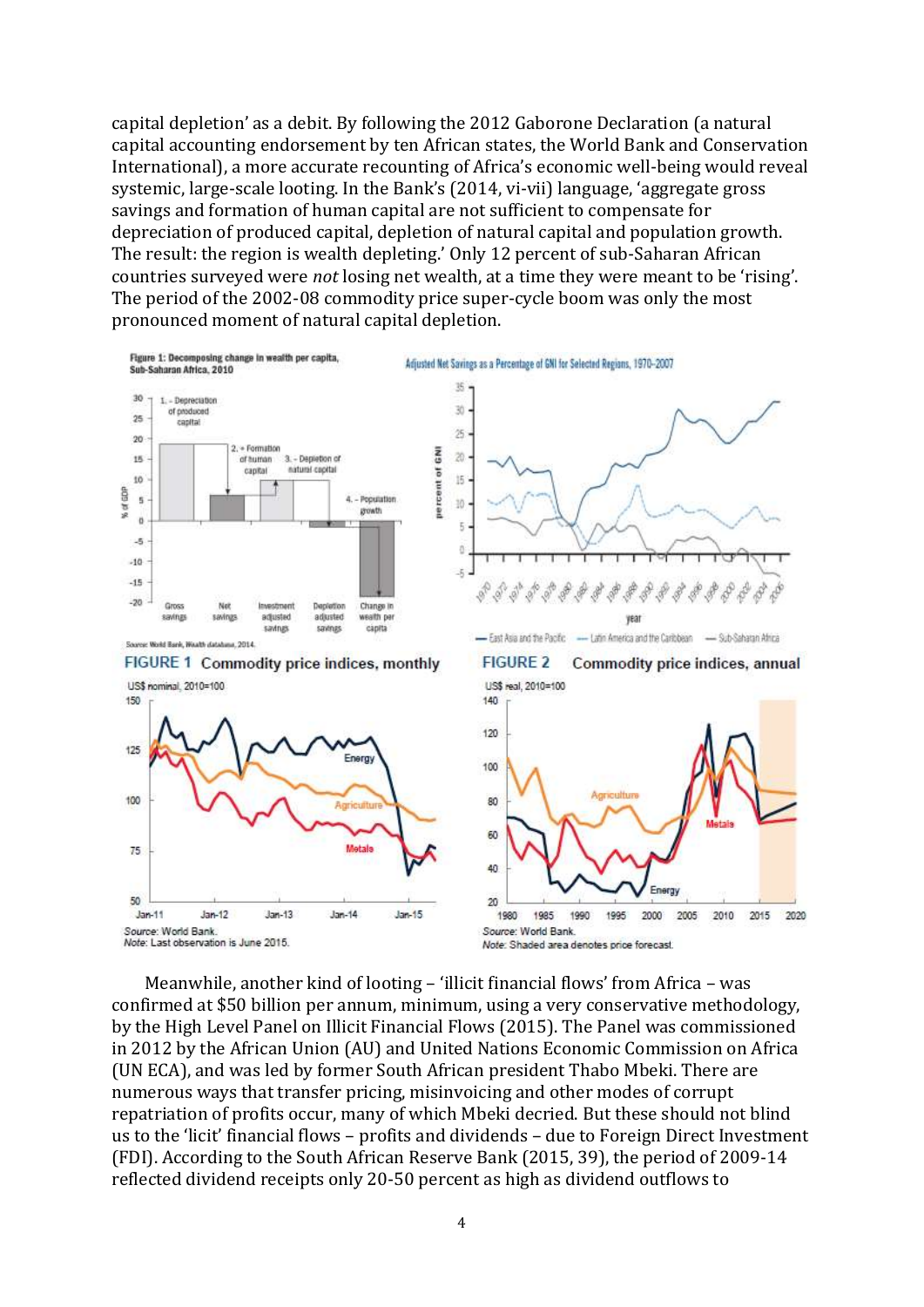transnational corporations operating in South Africa. (The ratio for countries rich in corporate headquarters like the US and the Netherlands was typically above 200 percent in the same period.) The rest of the continent was far worse afflicted, since South African firms drew substantive profits from Africa as their main way of offsetting flows to the London, New York and Melbourne headquarters of the country's largest firms.



**BRICS and the sub-imperial financial stance**

While outflows of capital from Africa – including the main economic powerhouses of South Africa, Nigeria and Egypt – grew worse since the commodity boom began in 2002, quite substantial countervailing flows of surplus capital were directed into Africa in search of both Foreign Direct Investment (FDI) and 'portfolio' (financial sector) investments. These will soon be even more observable through an institutional arrangement not as excessively influenced by the West and its conditionalities. Starting in 2016, the BRICS – Brazil, Russia, India, China and South Africa – bloc will be lending through both a BRICS New Development Bank (NDB) headquartered in Shanghai and a Contingent Reserve Arrangement (CRA) for liquidity. Both were capitalized at \$100 billion notionally, though the NDB has only \$25 billion in immediate capital injections (\$5 billion each) and the rest 'callable', with the CRA simply moving forex reserves into a notional bail-out fund. Deliberations on the institutions were highlights of the March 2012 New Delhi, 2013 Durban, 2014 Fortaleza and 2015 Ufa summits of BRICS leaders.

At those summits and in between at many Bretton Woods Institution annual meetings and G20 summits, BRICS finance ministers regularly expressed dissatisfaction with the International Monetary Fund's (IMF's) governance, notwithstanding having collectively spent \$75 billion on the IMF's recapitalization in 2012. To the surprise and disappointment of many BRICS supporters, however, the CRA actually empowers the IMF because, if a member country is in need of more than 30 percent of its borrowing quota it must first go to the IMF for a structural adjustment loan and conditionality before accessing more from the CRA. For South Africa, whose foreign debt rose from around \$30 billion in 2003 to nearly \$150 billion a dozen years later – i.e., more than 40 percent of GDP, which puts it in the debt-crisis danger zone – this would mean that only \$3 billion is available from the CRA before recourse to the IMF would be necessary. In 1985, the last time this debt ratio was hit, the then leader of apartheid South Africa found it necessary to default on \$13 billion in short-term debt payments coming due, to close the stock exchange and to impose exchange controls.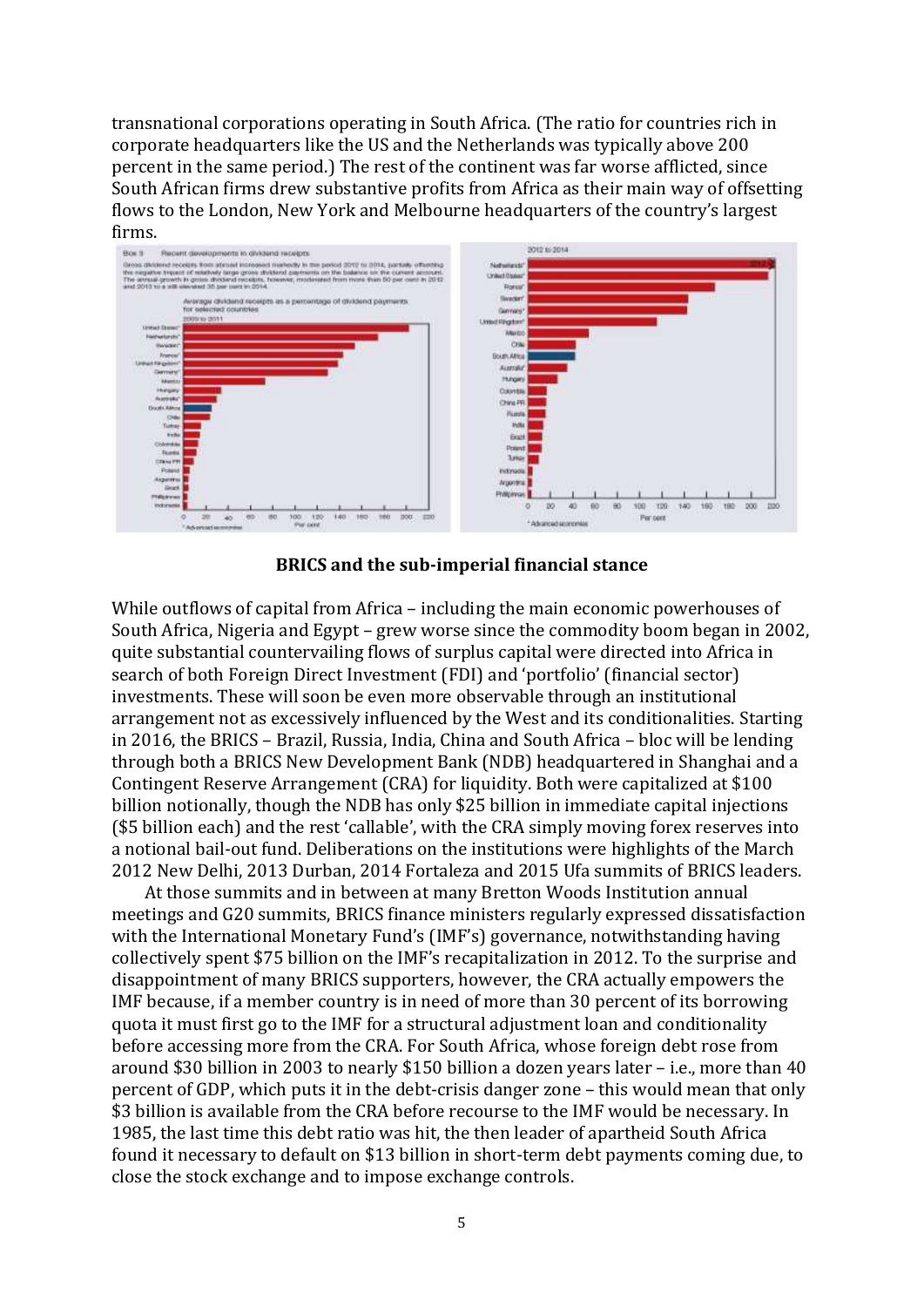

Moreover, both the CRA and NDB are US dollar-denominated lenders, instead of establishing a fusion mechanism for their own monies: the real, ruble, rupee, renmimbi and rand. As a result, it was not merely soothing rhetoric for the Chinese *People's Daily* (2014) to observe at Fortaleza that the BRICS 'are actually meeting Western demands' by arranging the NDB and CRA 'to finance development of developing nations and stabilise the global financial market.' Such BRICS subservience would, remarked financier Ousmène Jacques Mandeng (2014) of Pramerica Investment Management in a *Financial Times* blog*, '*help overcome the main constraints of the global financial architecture. It may well be the piece missing to promote actual financial globalisation.' As Brazil's Ministry of Finance reminded in July 2015, the CRA 'will contribute to promoting international financial stability, as it will complement the current global network of financial protection. It will also reinforce the world's economic and financial agents' trust' (*BRICS Post,* 2015).

One of the CRA's objectives, according to South African Treasury officials, is to 'complement existing international arrangements' (Republic of South Africa, Department of National Treasury 2012). Two earlier attempts along these lines involving China – the Chiang Mai Initiative and Asian Monetary Fund – were similarly accommodationist, notwithstanding the extreme anger in Asia in 1997-98 when they were first promoted by elites insulted by whole-scale takeover of macroeconomic policy by IMF officials. And these were never deployed in any case.

Nevertheless, a great deal of the BRICS bloc's credibility amongst international political commentators rests upon aggressive rhetoric about potential global financial interventions. According to Horace Campbell (2014), 'Ultimately, in the context of the present currency wars, the CRA will replace the IMF as the provider of resources for BRICS members and other poor societies when there are balance of payments difficulties.' Mark Weisbrot (2014) argues that the CRA 'has the potential to break the pattern not only of US-EU global dominance but also of the harmful conditions typically attached to balance of payments support.' According to Walden Bello (2014), both the CRA and NDB 'aim to break the global North's chokehold on finance and development.' Radhika Desai (2013) argues, 'The BRICS are building a challenge to western economic supremacy.' And after the Ufa summit, according to Mike Whitney (2015) of *CounterPunch,* 'The dollar is toast. The IMF is toast. The US debt market (US Treasuries)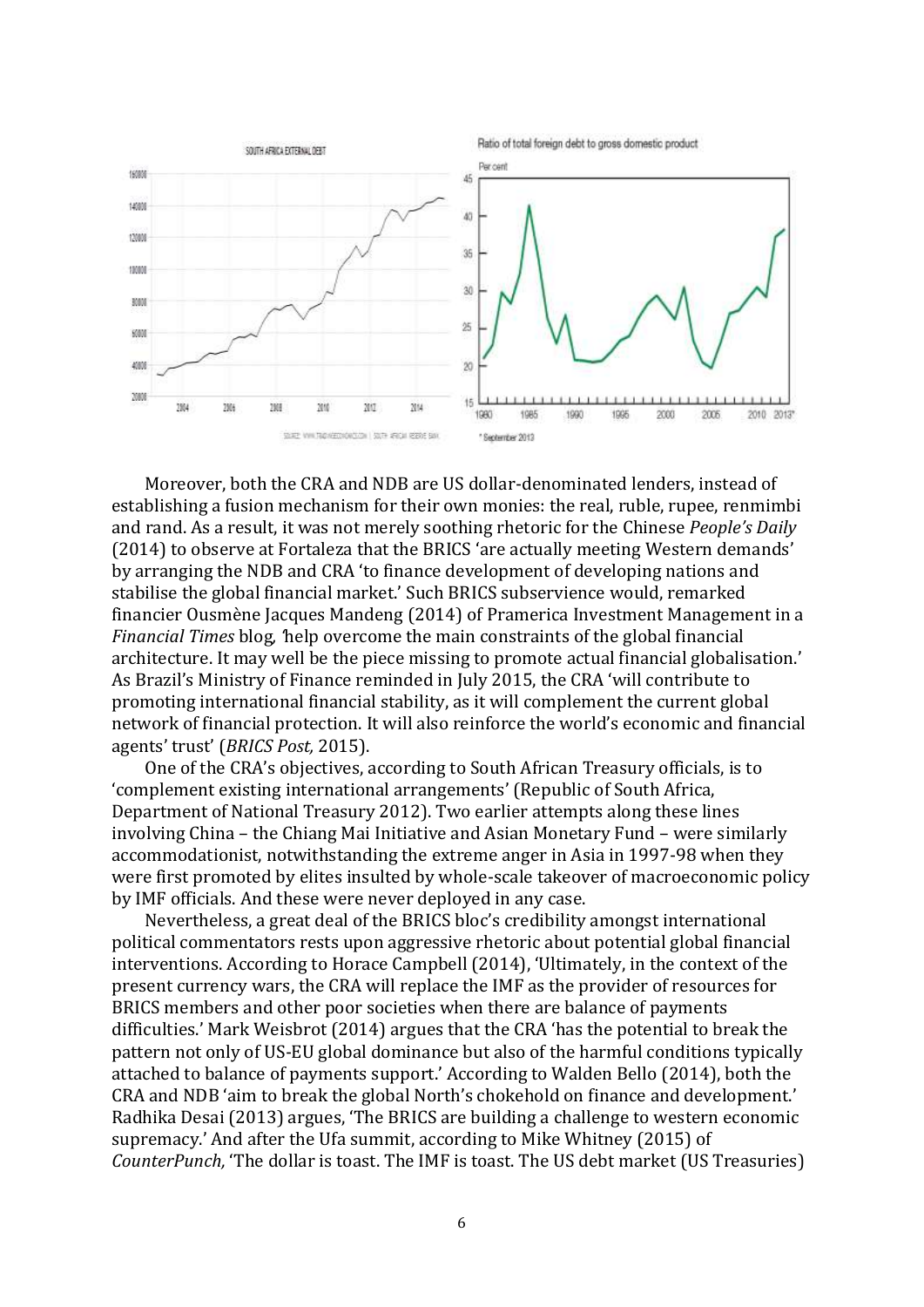is toast… Ufa marks a fundamental change in thinking, a fundamental change in approach, and a fundamental change in strategic orientation.'

In reality, the CRA's provision that once the 30 percent quota on lending is breached an IMF agreement is required, is a means of empowering and relegitimizing the IMF. In reality, only CRA members (not other countries) get CRA access. Hence applause for the 'alternative' BRICS financial initiatives came logically from both Jim Yong Kim at the World Bank and Christine Lagarde at the International Monetary Fund. Likewise in 2015 more than 40 countries – including several from Europe including Britain – became founder-members of China's Asian Infrastructure Investment Bank, and it received endorsement from Kim (Reuters 2014), foiling Barack Obama's sabotage diplomacy.

In these respects, following Marini, the BRICS are 'collaborating actively with imperialist expansion, assuming in this expansion the position of a key' bloc, whose own interests also rest in sub-imperialist stabilization of international financial power relations, for the advancement of their own regional domination strategies. If this was not the case, it would have been logical for the BRICS to instead have supported the Banco del Sur (Bank of the South). Founded by the late Venezuelan president Hugo Chavez in 2007 and supported by Argentina, Bolivia, Brazil, Ecuador, Paraguay, and Uruguay, Banco del Sur already had \$7 billion in capital by 2013 (*Andes*, 2013). It offered a more profound development finance challenge to the Washington Consensus, especially after Ecuadoran radical economists led by Pedro Paez improved the design. Instead, it was repeatedly sabotaged by more conservative Brazilian bureaucrats and likewise opposed by Pretoria, which refused to join it during the Mbeki era.

Yet flaws in the global financial architecture remain vividly apparent and another world financial crisis is looming given how much unjustified liquidity the US, European Union and Japan have pumped into the world's banks, with so little new direct investment to show for it. The BRICS strategy – especially in relation to the expedited extraction of Africa's minerals, petroleum, gas, and cash crops – raises questions about how different its pro-corporate economic growth model will be, compared to the West's, and whether its role in world capitalism is limited to assimilation rather than what is needed: a rupture from existing orthodox models, such as a radically new approach to development finance. Nowhere is this more true than in Africa.

Indeed as a result of turbulence in financial markets in 2013 (affecting four out of five BRICS) and crashing mineral and oil prices from 2011 and especially 2014 (hurting especially Brazil, Russia and South Africa), not to mention the 2014-15 financial squeeze on Russia for geopolitical reasons, the risk of relying upon commodity export strategies was unveiled. The \$100 billion CRA would quickly be exhausted in the event of a more serious financial meltdown. Perhaps those sums can be increased in coming years, because at present they are incapable of warding off emerging-market financial melting of the sort witnessed since the mid-1990s, when numerous countries have needed a \$50 billion package overnight so as to halt financial disinvestment in the form of herdinstinct runs, including Russia's record mid-1998 \$57 billion bailout (Bond 2003).

Aside from halting the bombing of Syria in September 2013 and promoting Russia's geostrategic interests in relation to Crimea, the strategies advocated by BRICS leaders have so far had no discernible effect on the world's economic and ecological crises. Within the IMF, for example, Chinese voting power has risen substantially but left no genuine change in the institution's agenda. As for the World Bank, its presidency was taken by Obama's nominee Kim in 2012 without a united response from the BRICS nations (Fry 2012). The Brazilians nominated a progressive economist, Jose Antonio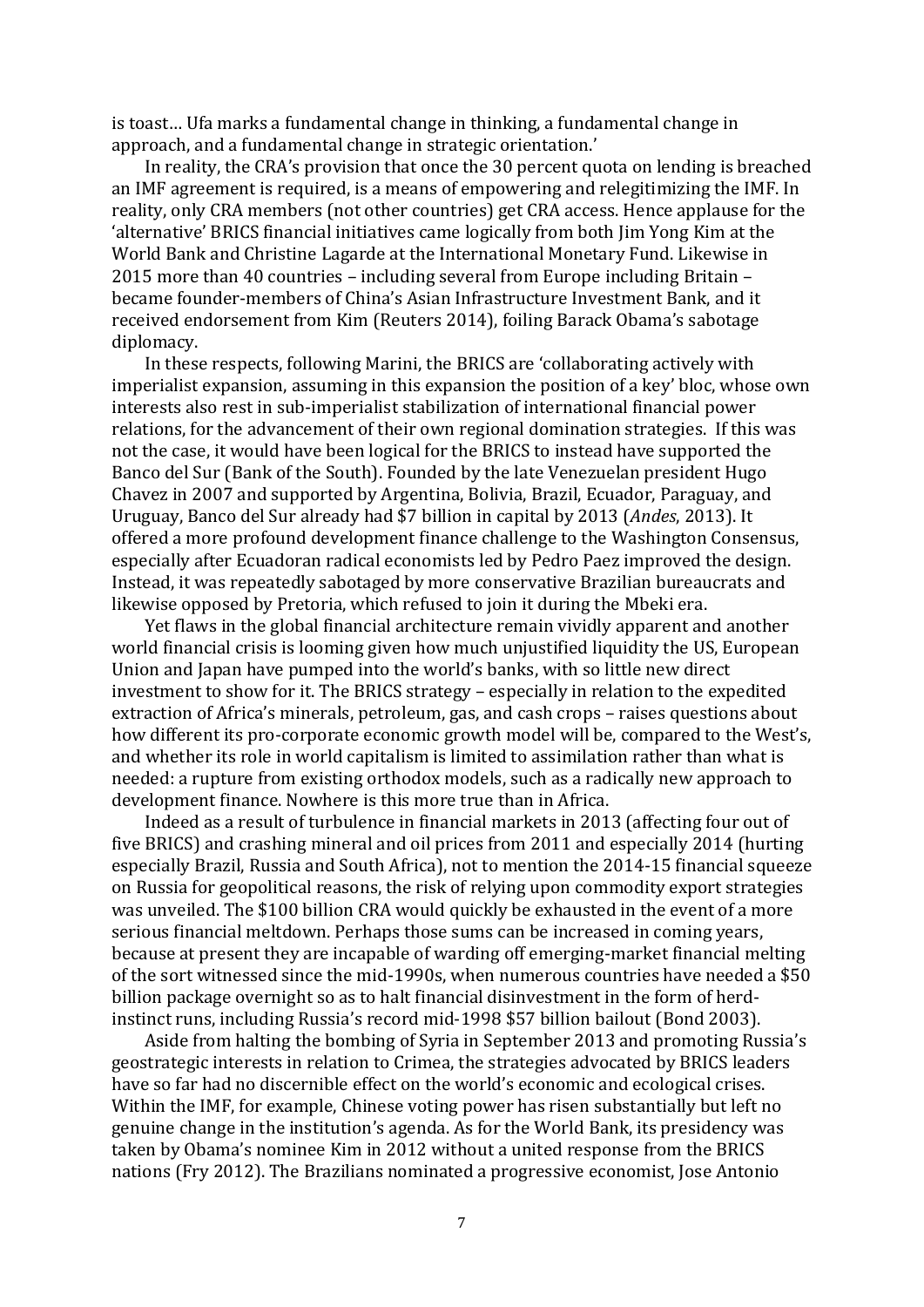Ocampo; the South Africans nominated neoliberal Nigerian finance minister Ngozi Okonjo-Iweala; and the Russians supported Kim. As for China, the reward for not putting up a fight was getting leadership of the bank's International Finance Corporation for Jin-Yong Cai. An Indian, Kaushik Basu, was made World Bank chief economist. In the IMF, while China's voting share increased, Africa's decreased. Yet the increase has not permitted China or other BRICS any genuine leverage, for the US Republican Party in Congress consistently refuses to codify a full set of adjustments to power relations, leaving BRICS financial leaders furious but impotent.

### **Sub-imperial financiers**

Since Karl Marx prefaced *Das Kapital* with a concern that 'Individuals are dealt with here only in so far as they are the personifications of economic categories, the bearers of particular class-relations and interest,' we might consider biographies of such men as a useful exercise. Relegitimization of world financial order was, after all, explicitly reflected in Pretoria's two new appointees to NDB leadership in July 2015:

• NDB vice president Leslie Maasdorp was the main privatiser of South Africa's state assets and also worked in the local leadership of Bank of America and Barclays – both charged with currency manipulation worth billions of dollars; and

• NDB board director Tito Mboweni, who in 2001 was *Euromoney's* 'Central Bank Governor of the Year', regularly bragged of learning from the US Federal Reserve's notorious free-marketeer and financial-liberaliser, Alan Greenspan. From 1999-2009, Mboweni was the most conservative central banker in modern SA history. He not only loosened exchange controls dozens of times, but as a result then had to push interest rates to painful highs while local bank profits soared to amongst the world's highest rates.

The two South Africans deployed to the NDB have long enjoyed leadership and key advisory roles at the Johannesburg office of Goldman Sachs, the New York investment bank partly responsible for the 2007-09 global financial meltdown thanks to rampantly illegal lending practices. Its managers first got bail-outs and then faced multi-billion dollar fines but were spared criminal prosecution thanks to carefully cultivated revolving-door relationships in Washington, Pretoria and many other capitals. Goldman's lead strategist Jim O'Neill had coined the 'BRIC' meme in 2001 to argue that imperialism in the form of the G7 should incorporate the emerging powers. In South Africa, Goldman's local chief executive Colin Coleman (2014) regularly articulates a progovernment stance, for example, writing in the *Financial Times*, 'As one of the five BRICS, South Africa will play a decisive role in global economic development in the coming decades.' According to Maasdorp, 'decisive' is actually ameliorative:

When it comes to the design, engineering and financial packaging of new projects I suspect we will work very closely with the Development Bank of Southern Africa, African Development Bank, the World Bank and others. We will and should benefit from the long years and decades of experience of these institutions… As international adviser of Goldman Sachs from 2002, I played a leading role in expanding the reach of the firm into new market segments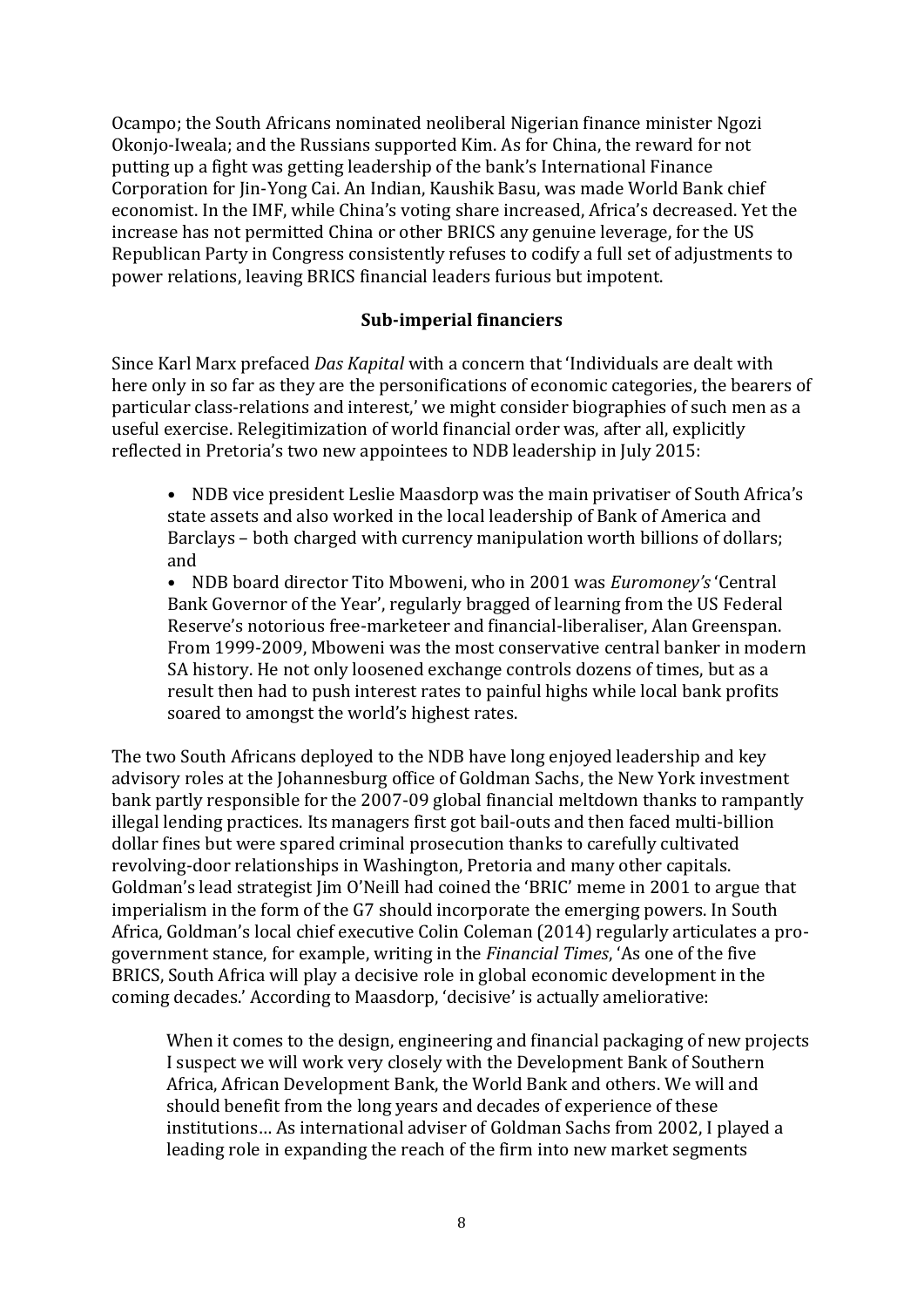including the public sector and the rest of the continent. (Mnyandu 2015)

Maasdorp also witnessed the highest-profile corruption in African infrastructure finance, not only because his South African big business allies are considered to be the 'world champs' of money-laundering, bribery and corruption, procurement fraud, asset misappropriation and cybercrime. 'I served for example as chairman of TransCaledon Tunnel Authority (TCTA), which is a state-owned enterprise with a mandate to finance and implement bulk raw water infrastructure projects in South Africa, and played an oversight role from a governance perspective for seven years of large infrastructure projects.' (Mnyandu 2015)

TCTA pipes run from Africa's highest dams in Lesotho to Johannesburg, which led to what was the world's most infamous case of construction company bribery in World Bank lending history. More than \$2 million flowed from a 'dirty dozen' multinational corporations to the Swiss accounts of the leading Lesotho dam official, Masupha Sole, who served 9 years in jail but was then, to everyone's astonishment, reinstated thanks to his political influence. Although the World Bank debarred some of the most corrupt companies, thus catalysing the bankruptcy of Canada's once formidable civil engineering firm Acres International, nothing was done to punish the firms by Pretoria officials, including Maasdorp at the TCTA. Several then reappeared in a construction collusion case involving white-elephant World Cup 2010 stadiums and other megaprojects in which billions of dollars were ripped off.

Mboweni had a central role in the IMF's 1993 financing deal, one of South Africa's historic capitulations to neoliberalism. As Mboweni (2004) explained, he knew that 'the apartheid government was trying to lock us into an IMF structural adjustment programme via the back door, thereby tying the hands of the future democratic government… We did not sell out!' But the \$850 million loan came with severe economic policy and even personnel conditions attached. Former ANC Minister of Intelligence Ronnie Kasrils (2013) termed this deal 'the fatal turning point. I will call it our Faustian moment when we became entrapped – some today crying out that we "sold our people down the river".'

Then as SA Reserve Bank governor, Mboweni braved similar controversy to the IMF's repeated applause, especially with extreme interest rate increases (Bond 2014). As he left, the only major economy with higher rates was Russia's, and shortly after that, the only one amongst SA's trading partners where capital cost more was Greece. Keeping inflation low – since banks hate the devaluation of their main asset, money – was the main reason for Mboweni's policies. Yet self-interestedly, on the eve of the 2008 world financial meltdown he rewarded himself a 28 percent personal pay raise at a time his institution had declared a 6 percent maximum inflation target. Remarked business ezine *Moneyweb* (normally fans of neoliberalism), 'The high-living governor already has a reputation for excessive ego, after attempting to censor what pictures of him are released into the public domain' (Cobbett 2008). The reference is to Mboweni banning photographers from the Reserve Bank because they were 'taking pictures when I was wiping off my sweat.'

Mboweni joined an elite group of IMF reform advisors in 2006, including Greenspan, and simply shifted some of the deck chairs (as noted, China thus got more voting power and African countries less – and no penalty was imposed on the sole member able to sabotage, the US). Ironically, at the time Durban hosted the BRICS summit in early 2013, Mboweni used a speech to regional business elites to attack the NDB as 'very costly. I would rather take that money and build the Coega Petro SA oil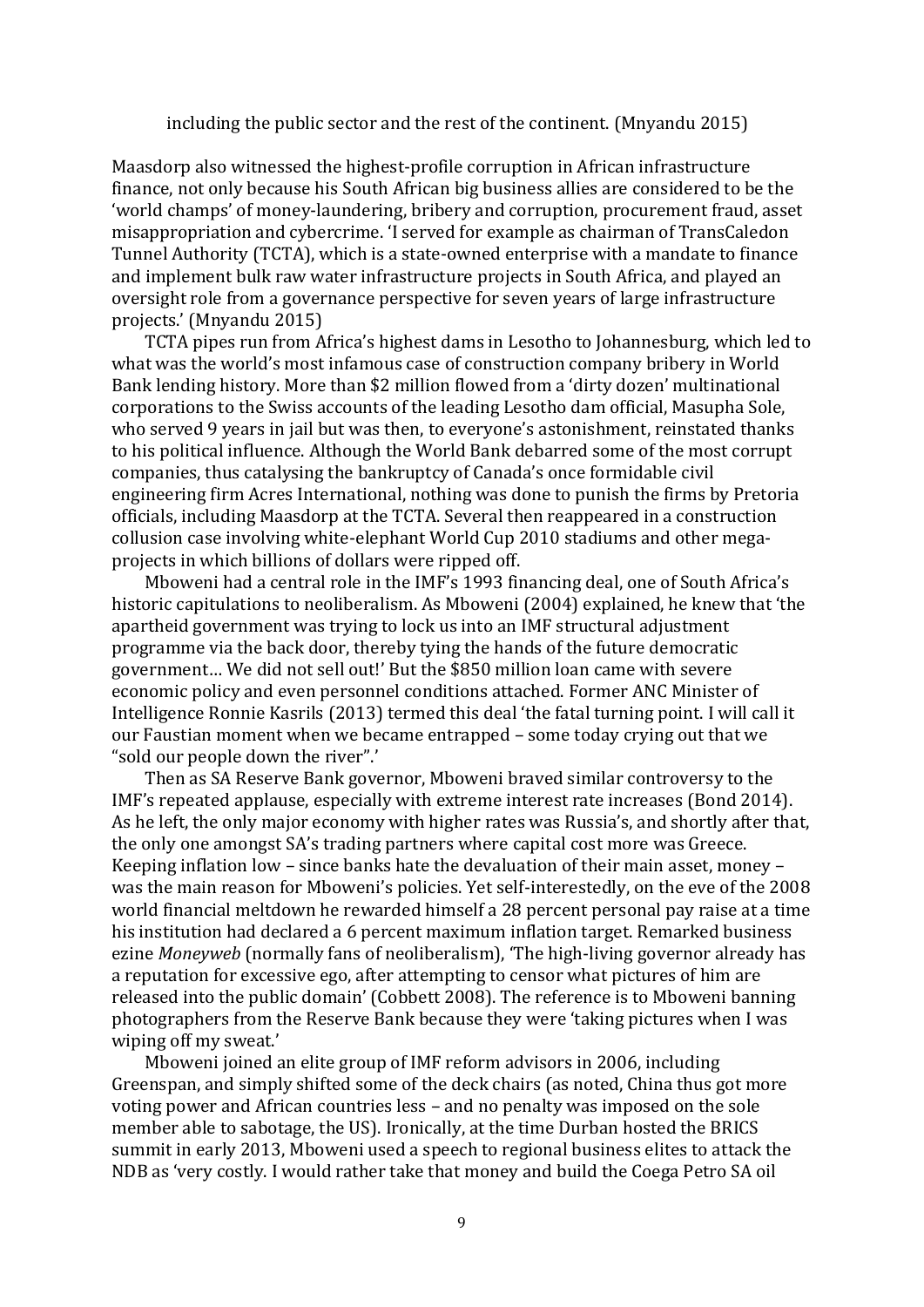refinery here in Port Elizabeth' (Matavire , 2013). Mboweni also chairs a local oil company. And as for the NDB's alleged commitment to 'sustainable' infrastructure, the BRICS Business Council's (2014) South Africa project wish-list has since 2014 included new coal-fired generators, off-shore oil drilling, and Durban's \$25 billion new port, all hotly contested by environmentalists. As Mboweni told Bloomberg (2015), the proposed \$100 billion Russia-South African nuclear deal 'falls squarely within the mandate of the NDB.'

Will men like Maasdorp and Mboweni fight the poverty, ecological destruction and climate change, privatisation and corruption, illicit financial flows and Resource Cursing associated with current global lending, or will they amplify these features? One danger is the BRICS' role in renewed carbon market strategies to address climate change, an explicit case of sub-imperialism (Böhm, Misoczky, and Moog, 2012). Given the South African BRICS bankers' backgrounds, it is reasonable to ask whether Pretoria was ever serious about challenging the Bretton Woods system, dollar hegemony and other structures of global power.

The main evidence of continuities not change is China's ongoing financing of Washington's massive trade deficit by continuing to hold more than \$1.5 trillion of US Treasury bills. Indeed, at the very time the Fed's monetary policy signaling was helping to tear apart the BRICS grouping in mid-2013, China was increasing its T-bill holdings at a record rate. In the first half of 2015, there were a few indications of deleveraging based on the forced sales of US Treasury bills of about \$100 billion (out of \$3.7 trillion in Chinese foreign exchange reserves) (Durden 2015) as well as 600 tonnes of gold purchases over the course of a month. This was, though, a consequence of dramatic capital outflows, amounting to \$280 billion in the first half of 2015 and to \$520 billion going back a further three quarters. As the *ZeroHedge* blogger 'Durden' (2015) remarked,

A capital exodus of that pace and magnitude would suggest that something is very, very wrong with not only China's economy, but its capital markets, and last but not least, its capital controls, which prohibit any substantial outbound capital flight (at least for ordinary people)… China is *forced* to liquidate US Treasury paper even though it does not want to, merely to fund a capital outflow unlike anything it has seen in history.

Notwithstanding rhetoric about increasing use of BRICS currencies or barter trade, not much more is being done to end the destructive system in which the US dollar has world seigniorage – i.e., it is the world's reserve currency, no matter how badly Washington officials abuse that power. If China really wants the renminbi to one day take its place, the pace at which this is happening is agonizingly slow, with only a 2014 energy deal between Russia and China hinting at future post-dollar trade. Even if the renmimbi is assimilated with the dollar, euro, yen and pound as an IMF-approved world currency, in the meantime, as mid-2013 financial chaos showed, the other BRICS countries' economies paid the price.

The BRICS experiment won't stand or fall on narrow grounds of development finance. But the most critical aspects of the world economy operate through finance, for financiers still pull the strings in most national contexts, including in South Africa. Given the context of such extreme need for change, it is worth examining South Africa's particular stance, given its own record of having so dramatically moved from one kind of sub-imperialist power – a rogue regime hated by all civilized people – to another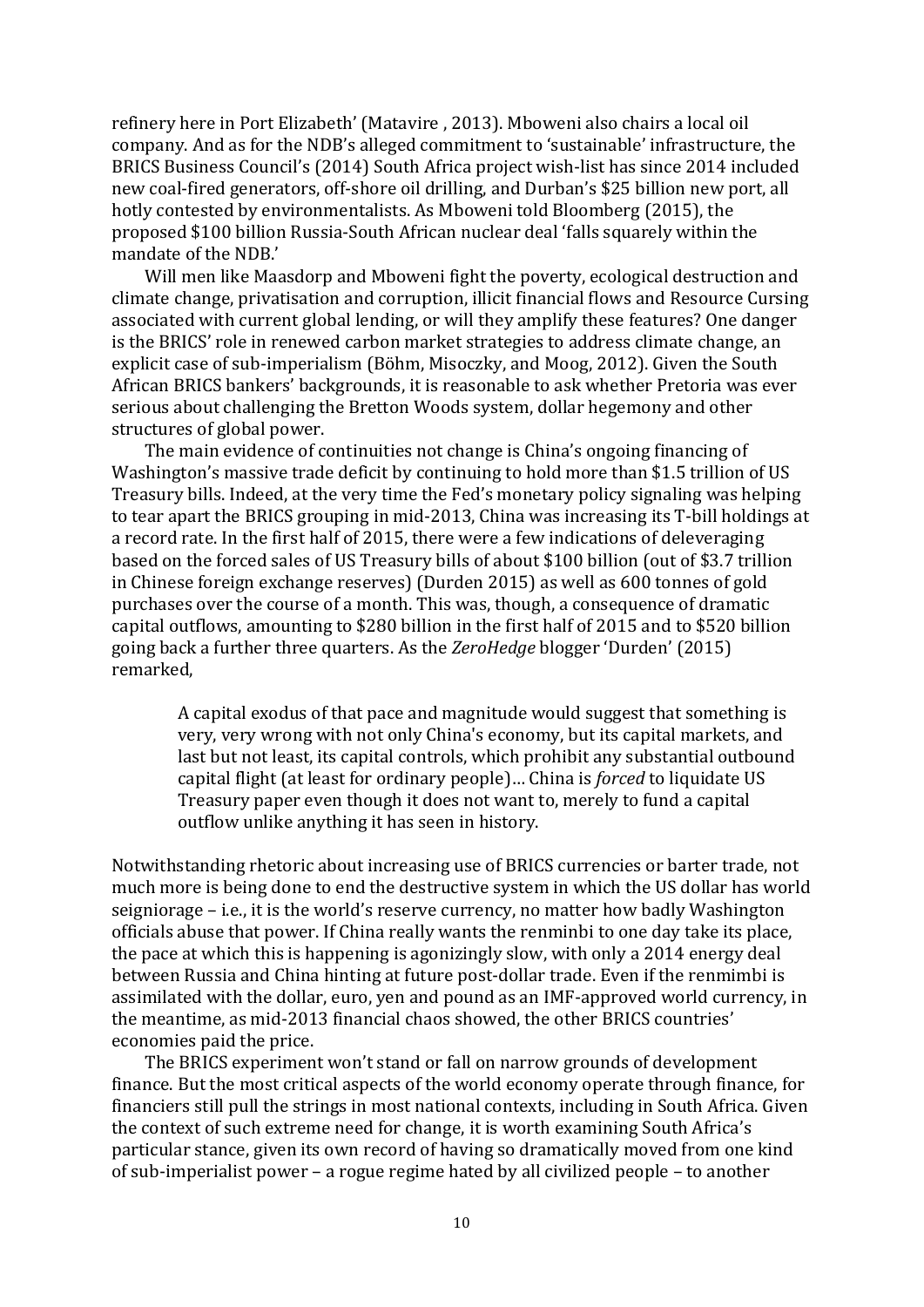kind, one with enormous legitimacy in 1994. And the ordinary people and natural environment of the entire continent of Africa are the primary victims of the routing of development finance to the continent through South Africa.

## **Sub-imperial South Africa in Africa**

As argued earlier in *Third World Quarterly* (Bond 2013), the broader economic context for South African sub-imperialism is crucial because Johannesburg firms' expansion into African markets was a logical aspect of geopolitics. Put simply but accurately by the Texas intelligence firm Stratfor (2009) in an internal memo (as revealed by WikiLeaks in 2013),

South Africa's history is driven by the interplay of competition and cohabitation between domestic and foreign interests exploiting the country's mineral resources. Despite being led by a democratically-elected government, the core imperatives of South Africa remain the maintenance of a liberal regime that permits the free flow of labor and capital to and from the southern Africa region, as well as the maintenance of a superior security capability able to project into south-central Africa.

Concretely, Stratfor (2009) argues,

Angola and the Democratic Republic of the Congo (DRC) are prime areas of interest. South Africa has long held an interest in those two countries' diamond mines, but it has been unable to develop lasting control over them. South Africa has had a little more success with mining operations in the DRC, which it accesses through Zambia's Copperbelt province. Angola and the DRC are anxious to develop diamond concessions in the remote interior of their respective countries, where mining operations so far remain largely artisanal. South African technical and financial know-how can be used to develop the largely untapped diamond riches in those two countries, and the ANC government knows that it can bring its influence to bear to present South African companies favorably to gain mining concessions.

In other words, according to Nairobi-based journalist Charles Onyango-Obbo (2013),

South Africa put on its suit, picked up its fat briefcase, and stepped out into the continent. Imperial expeditions have not changed over the ages. They always require that the generals, princelings, and businessmen earn some silver and gold from it, if they are to continue cultivating elite and ruling class support for it back home. Places like the DRC, where there is plenty of silver and gold will therefore always be the logical and rational destination – whether the imperialist is Asian, European, American, or African.

With capital pushed and pulled to and from the region the 'silver and gold' earned were increasingly important to shore up South African firms' balance sheets. The earlier opening of South Africa to the world economy was a vital prerequisite, however, introducing its own intense contradictions. In late 1993 as apartheid walls tumbled, Mandela authorized agreements binding on the first democratic government to repay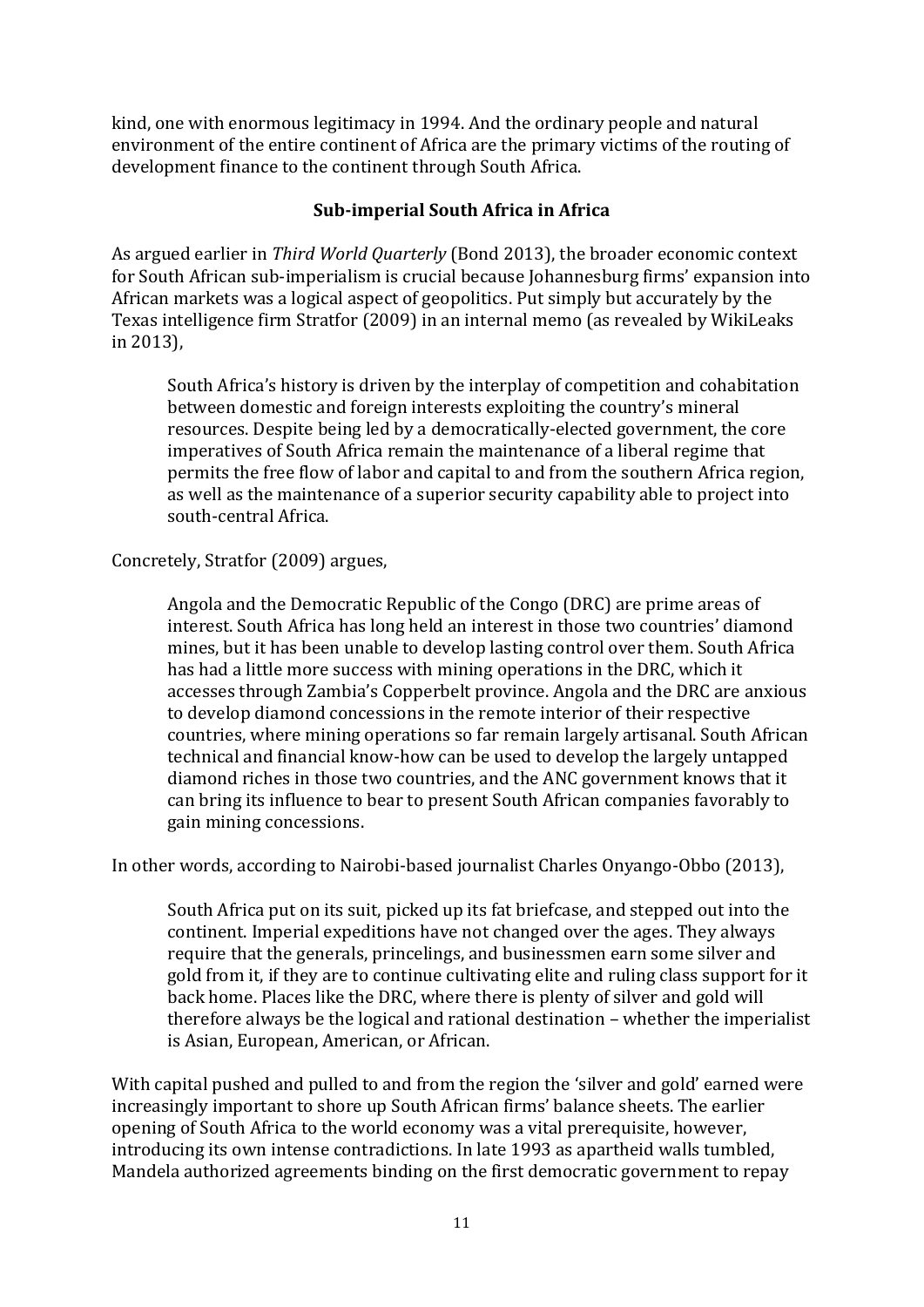apartheid-era debt, to give the South African Reserve Bank insulation from democracy and to take up an IMF loan with standard structural-adjustment conditions. In 1994 South Africa acceded to what became the World Trade Organization, at great cost to its uncompetitive manufacturing industries and their workers, and in 1995 the financial rand-exchange-control system was entirely lifted, thus allowing wealthy South Africans permission to export a much greater share of their apartheid-era wealth (Bond 2005).

Repeated exchange-control relaxation by the SA Reserve Bank subsequently prioritized South African corporate investment in the Africa region. But by 2000 the financial headquarters of what were formerly Johannesburg- and Cape Town–based corporations – Anglo American Corporation, DeBeers, Gencor (later BHP Billiton), Old Mutual and Liberty Life insurance, South African Breweries (later merged with Miller), Investec bank, Dimension Data IT, Mondi paper, etc. – escaped the continent entirely. These largest of South African firms are now primarily listed in London, New York, and Melbourne. The resulting outflows of profits, dividends, and interest after 2000 are the main reason South Africa has had a persistent current account deficit that has left the ratings agency to downgrade the sovereign rating to very near junk level. And in order to cover the hard currency required to facilitate the vast capital flight, which apparently peaked at 23.4 percent of GDP in 2007 (Mohammed 2010), vast new foreign-debt obligations were taken on.

During this period of increasing economic desperation, the regional hinterland was shifting, especially because of the commodity super-cycle that rose especially quickly from 2002 to 2008. The African continent expanded its rate of trading with the major emerging economies – especially China – from around 5 to 20 percent of all commerce in the post-apartheid era (1994–2012). By 2009, China had overtaken the United States as Africa's main trading partner. Soon after that, rationalizing and facilitating tighter continental economic relationships with BRICS countries became one of Pretoria's leading objectives. As South African foreign minister Maite Nkoana-Mashabane observed, 'In 2012, South Africa invested in the rest of Africa more than any other country in the world' (Mataboge 2013). In 2010, seventeen out of Africa's top twenty companies were South African, even after the capital flight a decade earlier (Laverty 2011). As Ernst & Young's *Africa Attractiveness Survey* (2013) recorded, thanks to predictable mining houses and MTN cellphone service, Standard Bank, Shoprite retail, and Sanlam insurance, South Africa's foreign direct investment in the rest of Africa had risen 57 percent since 2007.

The results were mixed, however. Central African Republic (CAR) investments, for example, followed the forging of close ties between several individuals at the top level of the ANC and its Chancellor House investment arm, in search of a diamond monopoly facilitated by a well-known CAR fixer, Didier Pereira. In 2006 these deals were codified by presidential-level relations involving Mbeki. But contradictions emerged and intensified as France dropped its traditional support for the CAR's dictator Francois Bozizé. He then visited Pretoria to request urgent military support (Amabhungane 2013). In January 2013 Zuma sent hundreds more SANDF troops to Bangui for a fiveyear commitment whose cost was officially estimated at R1.28 billion. 'We have assets there that need protection,' according to deputy foreign minister Ebrahim Ebrahim (Patel 2013). Tragically, the day before BRICS dignitaries arrived for the Durban summit, on March 25, 2013, more than a dozen corpses of South African soldiers were recovered in Bangui after a two-day battle in which hundreds of local fighters and bystanders were killed. Two hundred SANDF troops were apparently trying to *guard the South African assets* against the Chad-backed Seleka rebel movement. Bozizé fled to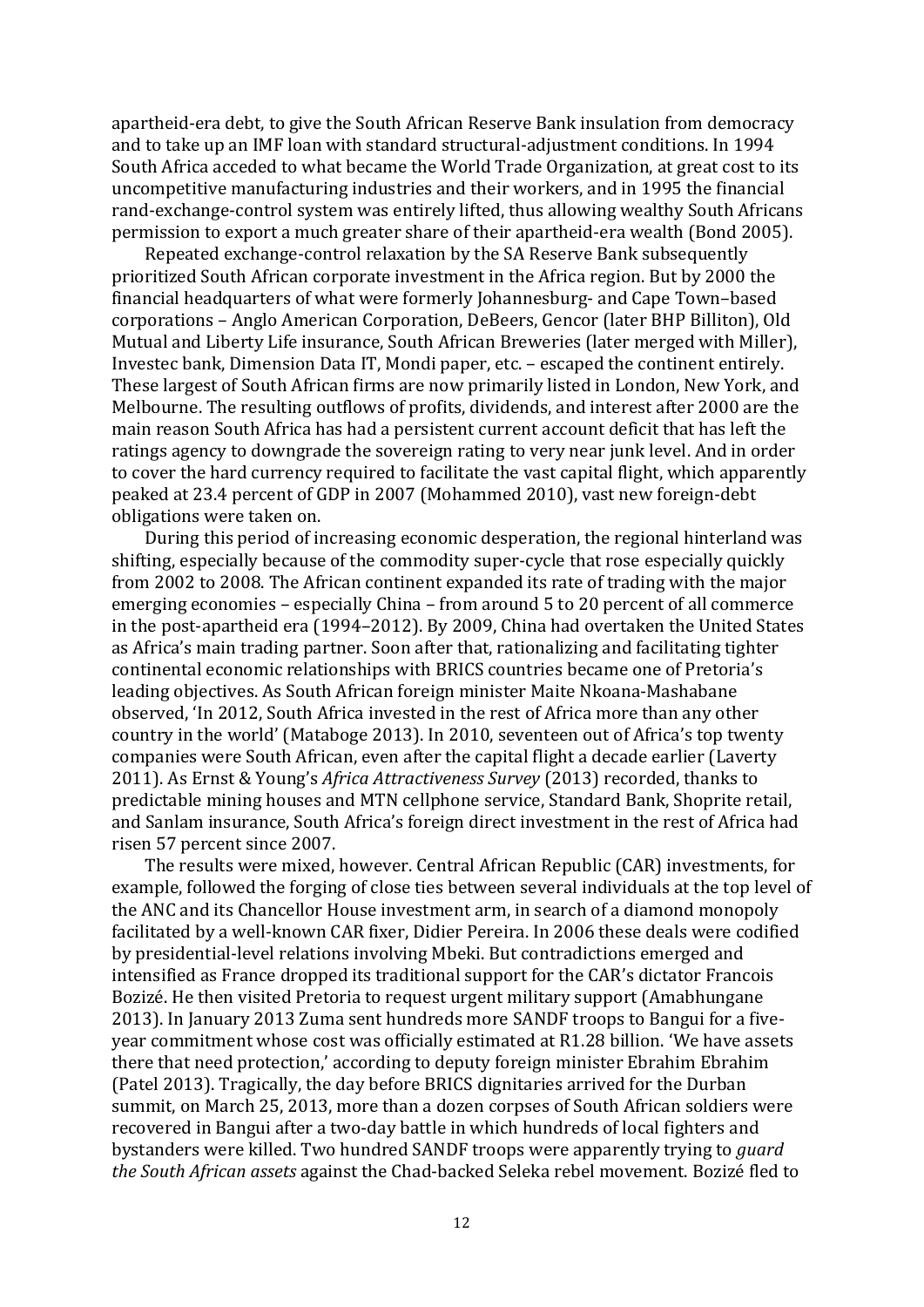safety and Seleka invaded his presidential compound, taking state power that day in spite of resistance from the SANDF men they labeled 'mercenaries.' Two *Sunday Times*  reporters (Hosken and Mahlangu 2013) offer quotations from interviews with SANDF troops who made it back alive:

Our men were deployed to various parts of the city, *protecting belongings of South Africans*. They were the first to be attacked. Everyone thought it was those who were ambushed, but it was the guys outside *the different buildings – the ones which belong to businesses in Jo'burg*... We were lied to straight out... We were not supposed to be here. We did not come here to do this. We were told we were here to serve and protect, to ensure peace. (emphasis added)<sup>1</sup>

This tragic episode could potentially have led to the 'Vietnam syndrome,' in which after a humiliating military experience, popular support waned for other US government attempts to protect its corporate allies' assets. Zuma approached the quandary with fortitude, however, calling for 'decisive intervention: an African Standby Force for rapid deployment in crisis areas' (Msimang 2013).

A few weeks later he sent another 1,350 SANDF troops to the resource-rich eastern Democratic Republic of the Congo, making up nearly one-half of a UN force, alongside Tanzanian and Malawian troops. It was the first known UN peace-keeping mission that was authorized to go on the offensive, and immediately after South Africa's formidable helicopter firepower (three Rooivalks and five Oryx) flew five sorties, the M23 rebel movement surrendered in October 2013. According to *Jane's Defense Weekly* (Heitman 2013b), 'the Rooivalks were extremely effective, firing 70 mm rockets with great accuracy at M23 defensive positions.' In observing that the helicopter was originally designed to fight Cuban troops defending Angola from apartheid, industry analyst Simon Shear (2013) ruefully remarked, 'We should not forget that the Rooivalk, as with so many of the country's advanced weapons, was conceived and designed in the service of brutal wars fought by an illegitimate regime.' The DRC battlefield was, notably, not far from where Zuma's nephew Khulubuse had bought into a \$10 billion oil-extraction project at Lake Albert, with the apparent assistance of Pretoria, as DRC president Joseph Kabila personally approved the concessions for the 'Zuma family' (Pauw 2014).

So with the hubris of renewed sub-imperial ambitions and capabilities, it was now time, said Nkoana-Mashabane, to do business:

**.** 

<sup>&</sup>lt;sup>1</sup> The survivors had more to say about the SANDF modus operandi:

We were told these rebels were amateurs. We were told there was nothing to worry about – that the thousands of Central African regional troops along with CAR government soldiers would help us... But they were the first to run... When those first shots were fired they disappeared... When the sh\*t really hit the fan the very okes [men] we trained started killing us... They [the Seleka rebels] were not stupid... They knew we had no support . . . they had intelligence on us . . . they knew our movements, our numbers, our capabilities . . . everything about us... It was only after the firing stopped that we saw we had killed kids... We did not come here for this . . . to kill kids. It makes you sick. They were crying, calling for help . . . calling for [their] moms.

However, according to Helmoed-Römer Heitman (2013a) of *Janes Defense Weekly*, 'This was one of the hardest-fought actions that the South African military have ever experienced, and the soldiers fought well, even outstandingly', as their ten tonnes of munitions used killed 800 CAR fighters on the scene and hundreds later thanks to untreated wounds. One of the most effective weapons was apparently the 19 kg rocket that fires up to 8 km, described by Heitman as 'Chinese weapons originally captured in Angola and kept in service, mainly with the Special Forces,' an unintended consequence of pre-BRICS, apartheid-era technology transfer from China.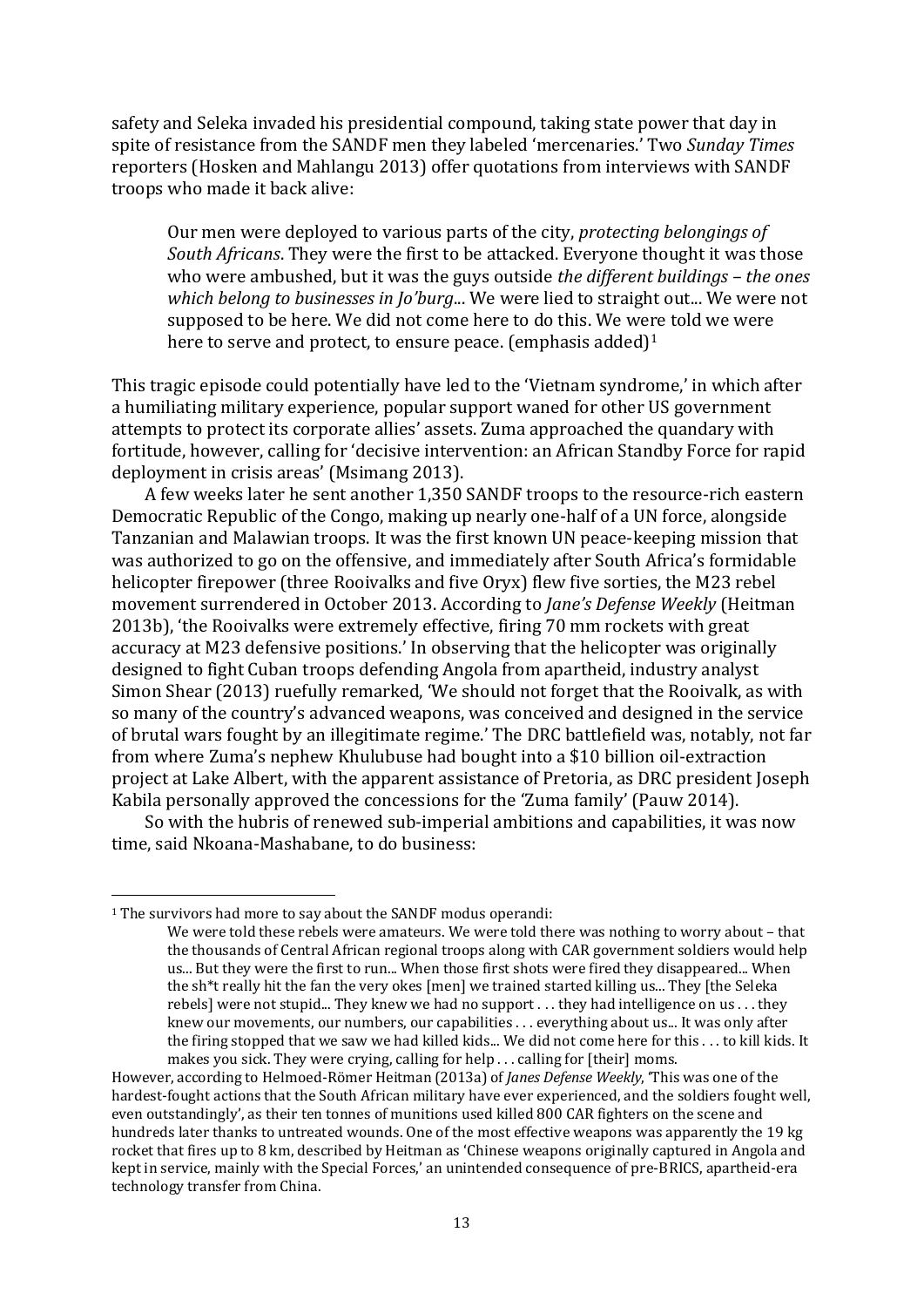The new South Africa is 19 years old, but we're always confronted with this history of the 101-year-old political movement [ANC]. The 101-year-old grandfather wants to go around making peace everywhere. The 19-year-old has got to look at every aspect of a relationship, needs to be impatient, and say*: 'Hey, we need to make our people get the peace dividends' . . . South African companies need to be more aggressive, but we can do better if we are co-ordinated.* This 19 year-old who's beginning to discover that there's no place overseas where we can go and make money, but that *we can make money in our own neighborhood*, needs to move faster. (Mataboge 2013; emphasis added)

A few weeks before, Zuma himself had made a public appeal to South African corporations to become more active on the continent: 'It is always good to get there first. And if we don't get there as African business then people from far away get there first, then we complain later to say they are interfering with us' (De Wet 2013). South African capital's drive to accumulate up-continent was already moving at a rapid rate, as Johannesburg business sought out new opportunities, especially in mining, retail, banking, breweries, construction, services, and tourism. The largest South African corporations benefited from the African financial liberalization that Pretoria strongly promoted (Mminele 2012), so they could repatriate profits with increasing ease. However, most of the money did not stop in Johannesburg, as was the case prior to 2000. The financial flight went mainly to London, as noted above.

How would BRICS affect these relations? On the one hand there would be even more intense competitive pressures transmitted through trade, finance, and investment. These became so severe in mid-2013 in relation to import of chickens from Brazil, as one example, that South African trade minister Rob Davies imposed an 82 percent import tariff, throwing into question whether in reality BRICS was a genuine bloc of like-minded allies. By 2015, the additional problem of BRICS interpersonal exchanges was raised again when South Africa's extreme new restrictions on immigrants and visitors alike (and complicated, privatized processing procedures) dramatically reduced Chinese and Indian tourism to South Africa. Indeed South African Airways (SAA) ran such high losses on the routes from Johannesburg to Beijing and Mumbai that both direct intra-BRICS flights were summarily canceled in 2015. To fly to Russia on SAA requires a stopover in Frankfurt or London, leaving only the decades-old Johannesburg-Sao Paolo run as a direct reflection of BRICS air traffic as seen from South Africa.

#### **Sub-imperial development finance for the hinterland**

There are two exceptions to the overall story of over-hyped intra-BRICS collaboration: the utilization of South Africa as a base for African investment – thanks to the 2014 introduction of new intra-BRICS elite business visas lasting ten years – and the prospects for greater flows of infrastructure finance reaching the continent via South Africa. Yet in some respects, South Africa was out of step with the other BRICS countries when it came to global finance. Mminele (2012) acknowledged in November 2012 that Pretoria stood alongside Washington in *opposing global regulation* such as the 'Robin Hood tax' on financial transactions that was supported by more-enlightened countries, including those from Europe being roiled by global financiers. The squeeze of poorer countries through South Africa's financing power has been a long-standing problem, as Johannesburg became the continent's premier hot-money center (Kganyago 2004).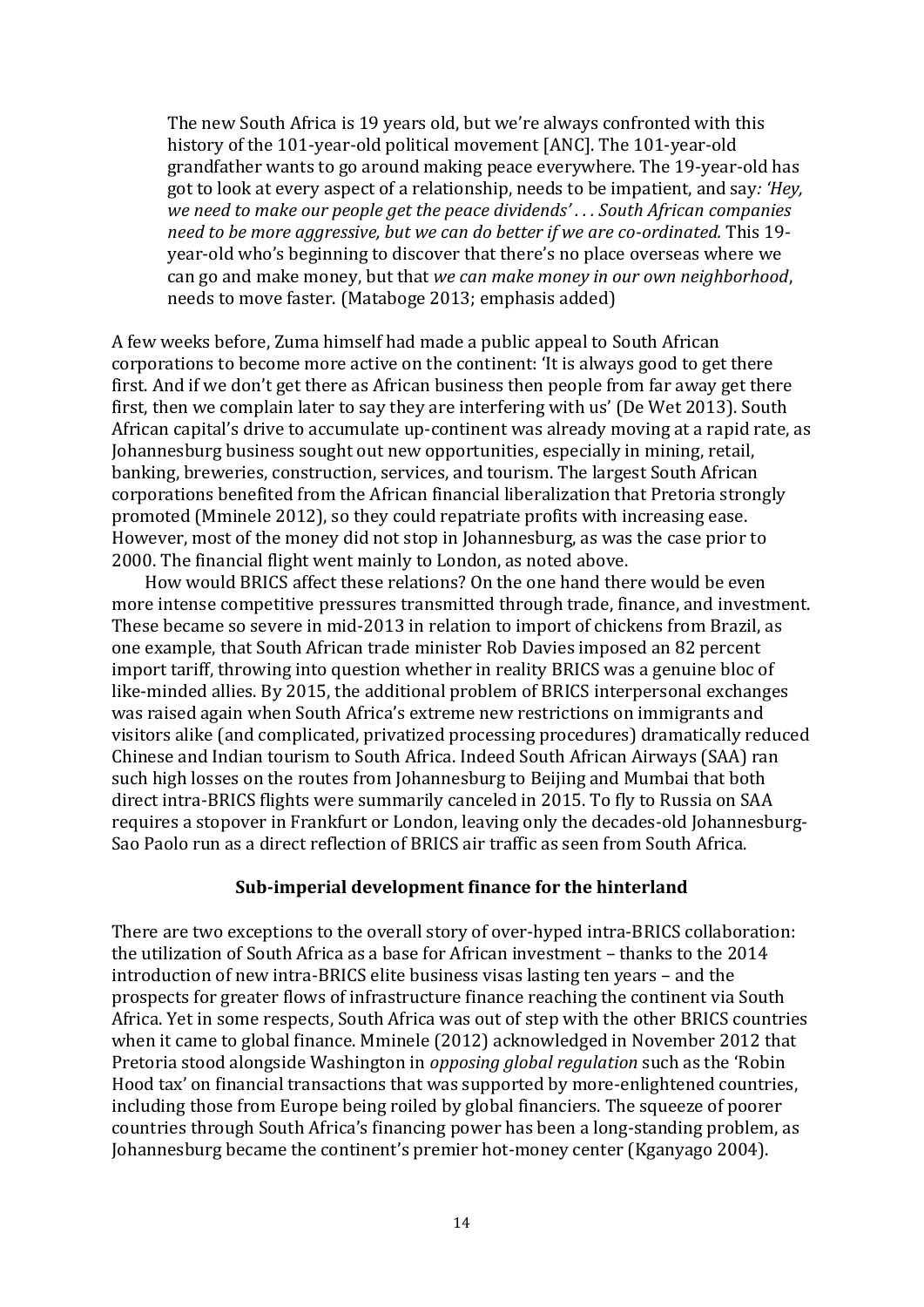As any visitor to Sandton can testify, this was accomplished by the time, in 2012, that Mbeki (2012) – expelled from the presidency in a 2008 palace coup – was reinventing himself as a leading critic of illicit capital flight from Africa. In 2015 he issued the AU-ECA report entitled *Track it! Stop it! Get it!* The High Level Panel on Illicit Financial Flows (2015) bottom line: 'Currently, Africa is estimated to be losing more than \$50 billion annually in IFFs. But these estimates… often exclude some forms of IFFs that by nature are secret and cannot be properly estimated, such as proceeds of bribery and trafficking of drugs, people and firearms.' Or such as secret deals in minerals and oil; South Africa's ruling party (under Mbeki's leadership) made dodgy payments to shady characters in Nigeria, Texas and Saddam-era Iraq. Or tax giveaways by politicians; Mbeki's 14 years as South Africa's deputy president (1994-99) and president (1998-2008) witnessed corporate tax rates falling from 48 percent to 28 percent. Or exchange controls against capital outflows; Pretoria dropped its main exchange control mechanism – the financial rand in 1995 – and let the largest Johannesburg firms relocate to London in 1999, causing a massive increase in South Africa's current account deficit due to 'licit' offshoring of profits. These are, of course, unmentionables in his report.

Also rarely considered in proper detail is the question of whether South Africa's Development Bank of Southern Africa (DBSA) is equipped to serve as a model for a BRICS bank operating in Africa. One reason is the distinct gap between the DBSA and the Southern African Development Community (SADC), as acknowledged in the 2012 National Development Plan: 'South Africa is critically under-represented in organizations like the African Development Bank and SADC. The latter is critical as South Africa is a major funder of the group... To fulfill South Africa's obligations in the BRICS and in the region, the DBSA should be strengthened institutionally...' (Republic of South Africa, National Planning Commission 2012). The strengthening took the form of a \$2 billion recapitalization in 2013-14.

But did the DBSA deserve the funding? Here is a well-grounded complaint by SADC deputy executive secretary João Samuel Caholo:

There is resentment towards the DBSA in certain quarters because it is in South Africa, and South Africa is the only shareholder. SADC has no say in what the DBSA does and although the bank does work on a bilateral level with SADC countries, we need our own bank... The name of the DBSA is misleading, as it was established by the apartheid government that saw Southern Africa as consisting of apartheid South Africa and the former homelands. (*CityPress* 2012)

After leaving his job, Caholo renewed his criticism in October 2013, arguing that the DBSA 'only exists in name,' while in contrast, 'a regional bank is supposed to have regional representation of all SADC member states, or at least the participating members in the governance structure. This is still not the case for DBSA' (cited in van Hove 2013). Just as it was deployed to become Pretoria's core representative as the BRICS bank was being conceptualized, the DBSA fell into disrepute within South Africa for recording more than \$40 million in net losses in 2011–2012, based on (unspecified) investments. Around 14 percent of its assets were in the region outside South Africa, with future SADC lending anticipated at \$2.3 billion, of which \$400 million would be in semi-privatized infrastructure. In late 2012, the new DBSA CEO, Patrick Dlamini, announced a 'new restructuring process, staff would be retrenched [from 750 to 300] and corruption would not be tolerated. We can no longer allow the DBSA to be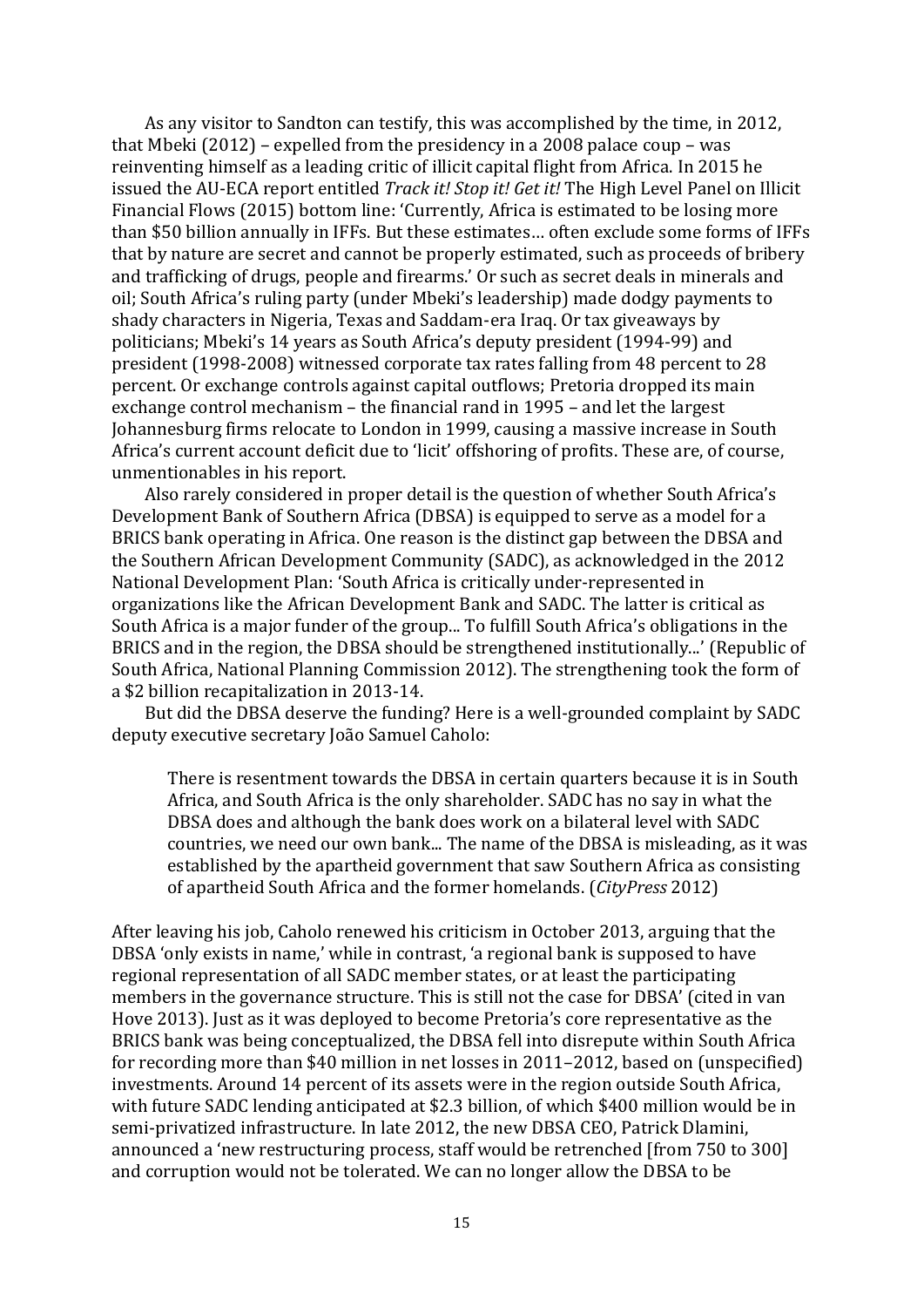associated with shoddy work' (Mungadze 2012). Dlamini's prior job was as an executive with the Air Traffic and Navigation Services company, and he had no prior development-finance experience (Barron 2013).

In late 2013 the complaints and confessions were the same. In a *Sunday Times*, interview (Barron 2013) Dlamini stated, 'We have huge room for improvement. Our job is to fund infrastructure development at municipal level, but if you look at this space you see a serious collapse of infrastructure.' His own infrastructure had also collapsed, for Barron's sources noted 'the departure of staff members with valuable information technology, project management and other skills . . . [who] have been snapped up by the big commercial banks, which will be competing with the DBSA to provide infrastructure funding.' As Barron pointed out, 'Hard-earned taxpayers' money was invested in Sol Kerzner's One&Only hotel... It lost a fortune on five-star luxury hotels, platinum jewellery and other such projects instead of investing it in boring things like watertreatment plants, roads, schools and hospitals.' The loan and investment amounted to nearly \$320 million, or 7 percent of the portfolio.

Yet in addition to managers of inappropriate investments, the entire social and environmental division was dismissed, including leadership of an important fund to promote employment. Moreover, as Carol Paton (2013) of *Business Day* remarked,

When it comes to project work, the bank will be in the same position as most state departments: it will need to put out to tender. There is also another problem. The business model of the bank remains tenuous . . . it does not take deposits and so does not have a source of cheap money, the capital injection provided for in this year's budget being a rare event.

The man tasked with ensuring the revitalization of the DBSA in the region was Mo Shaik, who trained as an optometrist but became the leading spy in the Zuma government prior to numerous internal crises in the National Intelligence Agency. One problem was his revelation of important and highly embarrassing political secrets to US embassy officials, which in turn were published by WikiLeaks (Rademeyer 2011). Shaik's forced resignation from the security services in 2012 was followed by studies in a brief Harvard executive course, after which he was controversially appointed the DBSA's main liaison to the region (Molatlhwa 2012).

By early 2015, Shaik was fairly open about the limitations of his brief. In a talk to the main strategic leadership of South Africa's foreign ministry (at which this author took notes), the Department of International Relations and Cooperation (Dirco), he conceded that in the rest of the continent, he sometimes 'felt like an economic hit man… [selling] projects they don't need and they can never pay for, but my job is to sell them these projects.' He ran through a list of the main failures he was witnessing at the time:

- growth in Africa not translating into deeper quality of life
- big problems are facing Inga who would invest \$80 billion in the DRC?
- projects in Ghana, Kenya, Senegal are failing and DBSA suspended finance for a pipeline in Ghana when double-deficit problems emerged
- Gulf countries sent rebels the weapons to topple Gaddafi but though we applauded that in terms of the Arab Spring, the weapons now went through Mali and Niger over to Boko Haram, leaving an African crescent of 'catastrophic convergence'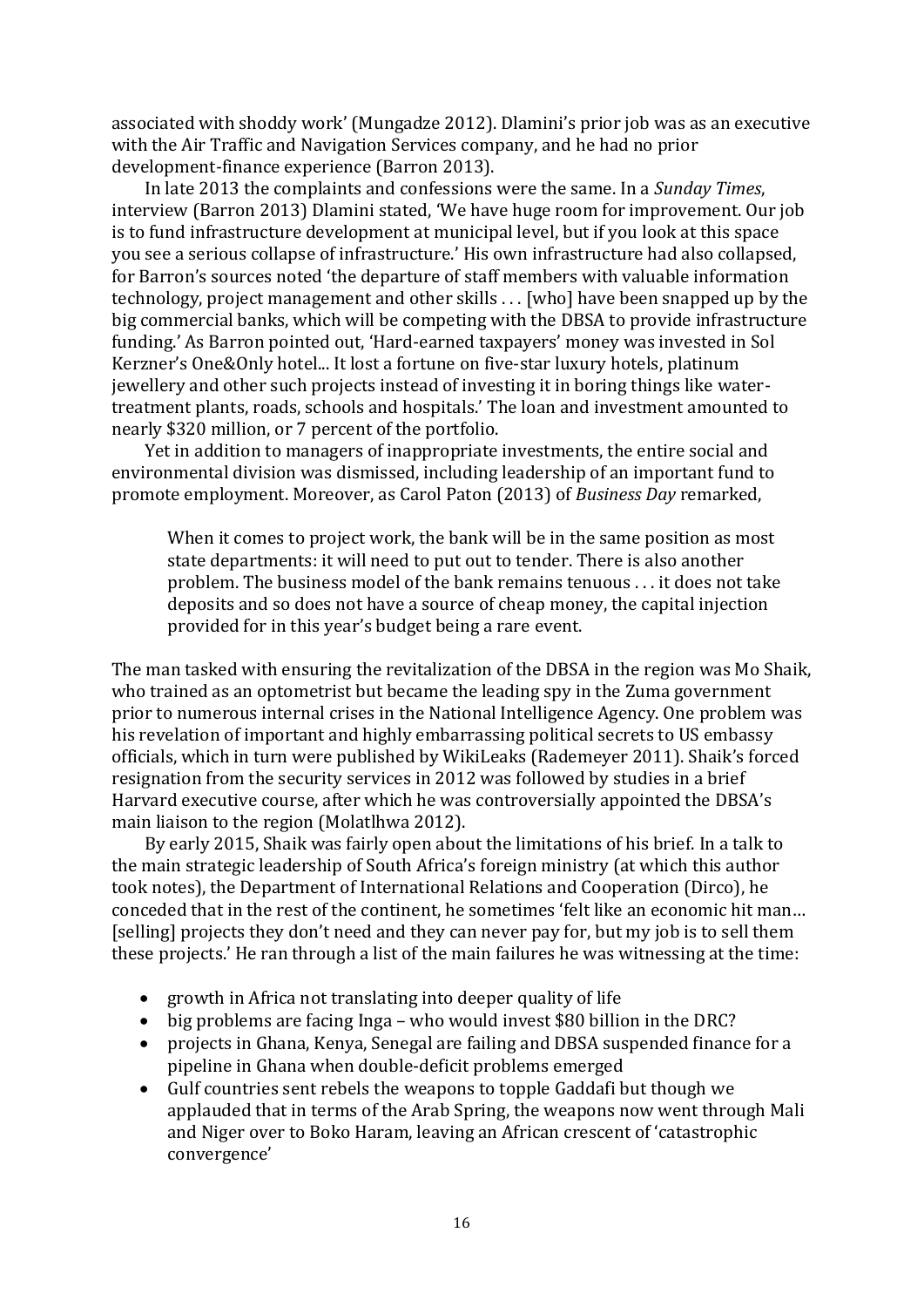- In southern Africa, Mozambique disbursements didn't happen elections were contested – while progress in Namibia was slow. In Zimbabwe there are continued governance concerns. And the DRC-Zambia border project suffered a \$20 million [DBSA] investment that needs to be resolved, while in Tanzania a drought made the hydro-energy strategy vulnerable, which in turn led to an investment in 300 MW from gas, but then a corruption scandal broke out, with five ministers leaving, and in the DRC, the main Inga borrower (SNEL) has insufficient institutional capacity
- As for oil exploration investments, the price is unsustainably low
- In West Africa, a huge investment track was suspended because of Ebola
- Those are my problems, I didn't predict them in the beginning of the financial year. That speaks to how things happen in our continent. There is unpredictability of deep risk that can pop up without warning.

#### **Conclusion**

The warning recently offered by William Robinson (2015:1) in *Third World Quarterly* is worth reiterating:

Global integration and transnational capitalist class formation have advanced significantly in the BRICS. BRICS protagonism is aimed less at challenging the prevailing international order than at opening up space in the global system for more extensive integration and a less asymmetric global capitalism… By misreading the BRICS, critical scholars and the global left run the risk of becoming cheerleaders for repressive states and transnational capitalists in the South. We would be better off by a denouement of the BRICS states and siding with 'BRICS from below' struggles of popular and working class forces.

Given the NDB and CRA positioning and personnel discussed above, it is foolish and perhaps dangerous to invest hope in the BRICS 'alternative' to Bretton Woods. A genuine replacement of imperialist finance would be based upon

- the sort of default on unpayable, unjustifiable debt that Argentina managed to accomplish in 2002;
- exchange controls that countries like Malaysia (in 1998) and Venezuela (in 2003) imposed on their elites (as did Greece in mid-2015);
- new regional currency arrangements such as Ecuador's proposed sucre;
- solidarity financing for South governments resisting imperialism, as was cruelly suggested (by Russia's deputy finance minister) might be available to Greece in July 2015 but then never transpired; and
- socially- and ecologically-conscious financing strategies tied to compatible trade (like ALBA) such as were once proposed and seed-funded by Chavez in the stillborn Bank of the South.

For the most part, the BRICS eschew these until it is too late, as witnessed in China's desperation regulation of its stock market in July 2015, only after more than \$3 trillion had evaporated. The need for dramatic changes to global financial governance is more than obvious, yet the gumption to make these changes has not been generated from political movements either from above or below. From the vantage point of South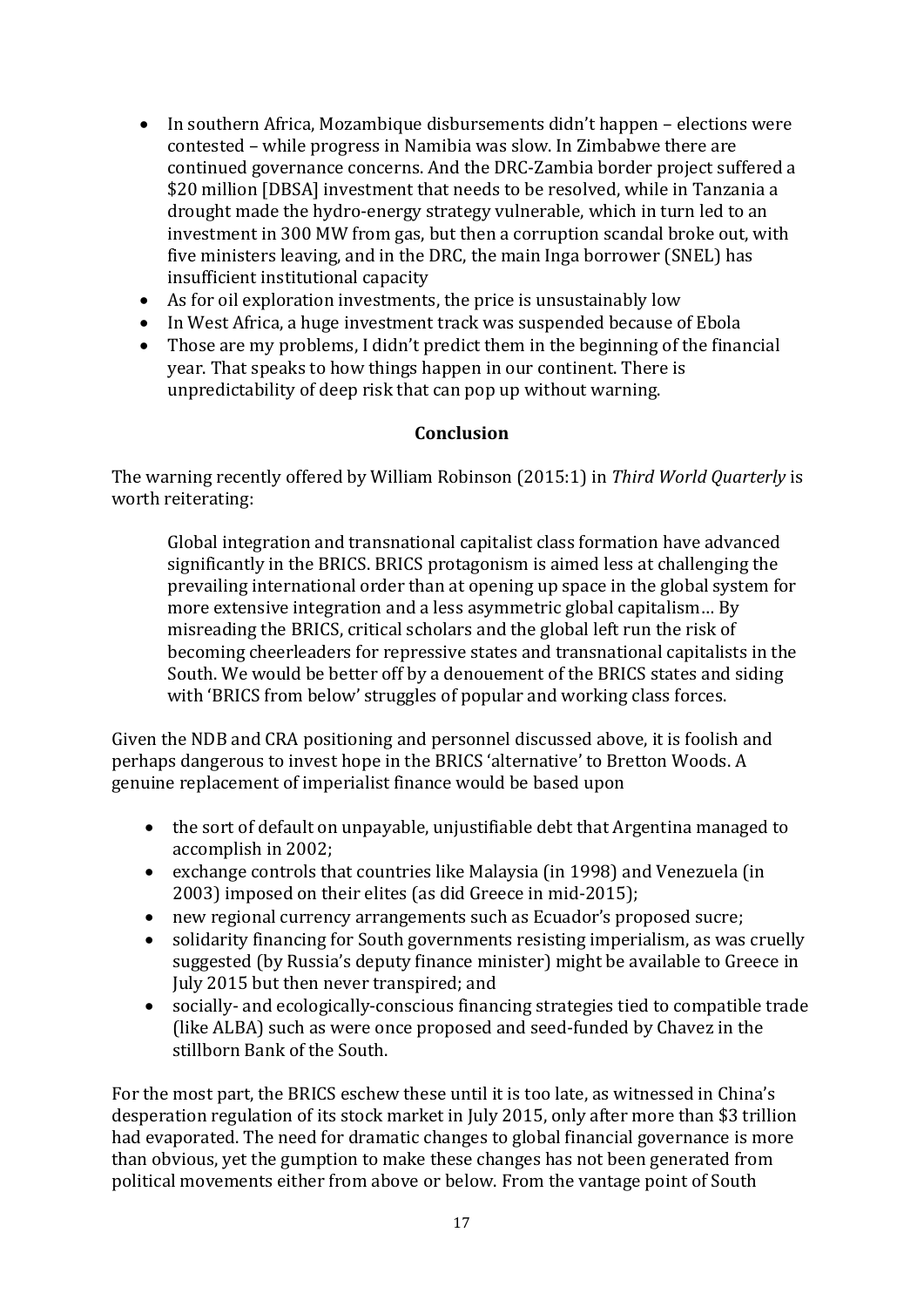Africa, one of the 'fragile five' emerging markets that began suffering sharp currency crashes in mid-2013 as the US Federal Reserve's Quantitative Easing was tapered, the dangers of ongoing financial turbulence should be obvious. Yet in its 2013 world publicopinion survey, the Pew Research Center's Global Attitudes Project (2013) found that only one-third of South Africans identified 'international financial instability' as a major threat (third highest, after climate change and Chinese economic competition) compared to 52 percent of those polled across the world (for whom it was a close second, after climate change at 54 percent).

|                             | <b>Brazil</b> | Russia    | India | China     | South Africa | World |
|-----------------------------|---------------|-----------|-------|-----------|--------------|-------|
| Climate change              | 75            | 22        | 73    | 19        | 47           | 46    |
| Economic<br>instability     | 60            | 43        | 49    | 16        | 33           | 42    |
| <b>ISIS</b>                 | 46            | 18        | 41    | 9         | 26           | 41    |
| Iran's nuclear<br>threat    | 49            | 15        | 28    | 8         | 25           | 31    |
| Cyber-attacks               | 47            | 14        | 45    | 12        | 28           | 30    |
| Tensions with<br>Russia     | 33            | <b>NA</b> | 30    | 9         | 18           | 24    |
| China territory<br>disputes | 28            | 8         | 38    | <b>NA</b> | 22           | 18    |

Two years later, the level of South African awareness about global economic instability was the same, with slightly lower consciousness registered on climate change. This ongoing ignorance is a shame, because since South African freedom was won in 1994, the rand has collapsed seven times by more than 15 percent within a few weeks. The crash from 2011 through 2015 was more than half against the US dollar. (The other laggard on public consciousness in 2015 was China, with only 16 percent of those polled ranking economic instability a major concern, in the months prior to the mid-2015 crash of the main stock markets by more than \$3 trillion in just three weeks.)

One result of the low level of public awareness and discussion is that ten positions have formed which appear to be solidifying, in terms of political standpoints to BRICS: three associated with BRICS elites; three with BRICS intellectuals; three 'from below', as Robinson anticipates; and the loudest being BRICS critics from above.

# **TEN IDEOLOGICAL STANDPOINTS IN RELATION TO THE BRICS**

1. *BRICS from above –* heads of state, corporates and elite allies

- o 1.1 BRICS as *anti-*imperialist: foreign ministry *rhetoric* 'Talk Left, Walk Right' based upon nationalliberation traditions, with some concrete actions (such as opposition to Intellectual Property applied to medicines, especially for AIDS, safe haven for US spy whistleblower Edward Snowden and hostility to the proposed US bombing of Syria in 2013)
- o 1.2 BRICS as *sub-*imperialist: relegitimisation of 'globalisation', lubricating neoliberalism in and exploiting – BRICS hinterlands, intensifying structural exploitation of poor/workers/women/nature on behalf of global/local capital, ensuring maximum greenhouse gas emissions alongside BASIC/US no matter the local/continental/global consequences, and even sometimes playing a 'deputy sheriff' role to world hegemons

o 1.3 BRICS as *inter*-imperialist: potential new internet delinked from the US; promotion of Putin v Obama in September 2013 at G20; and backing Russia in Crimea/Ukraine conflict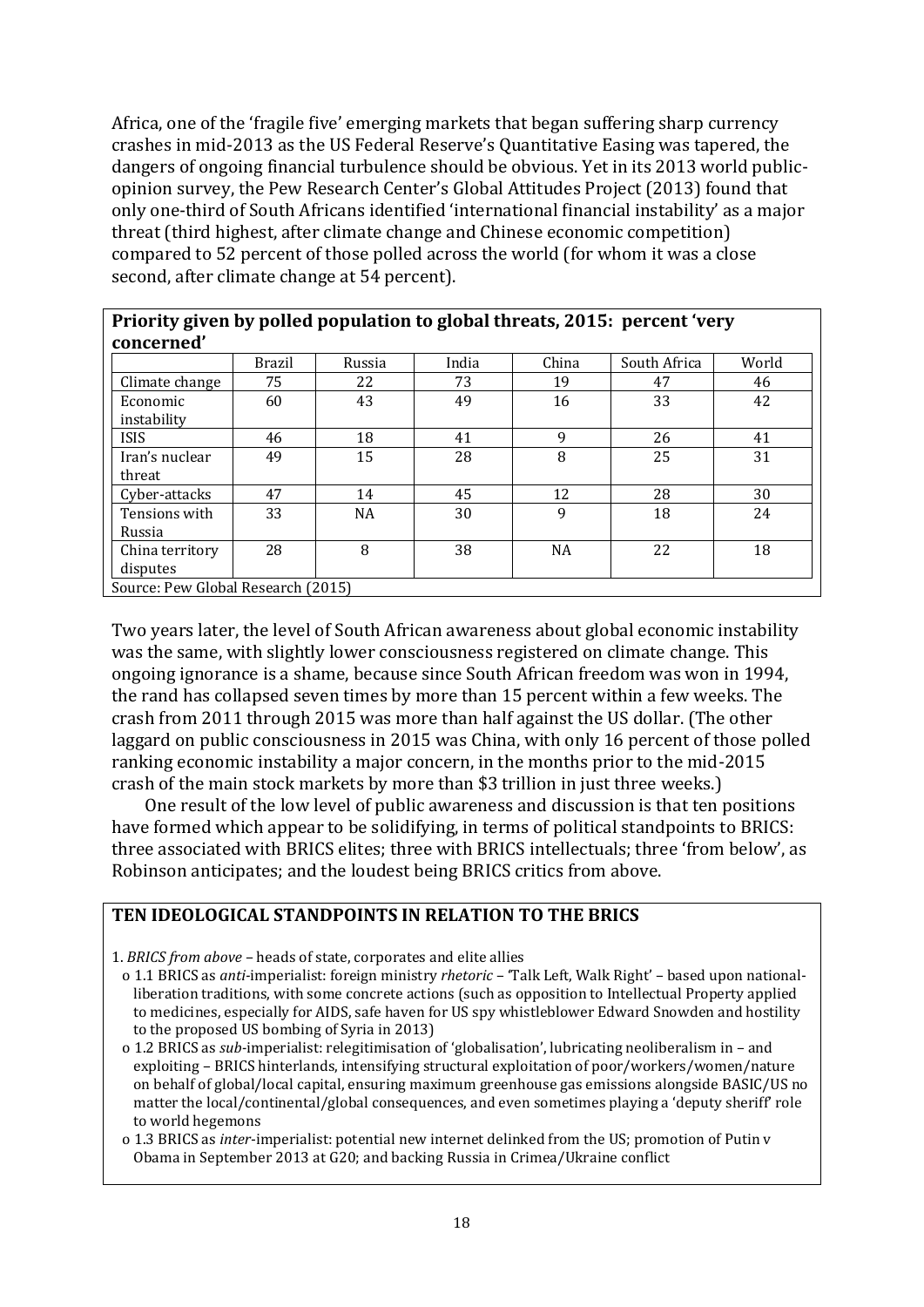2. Brics from the middle – BRICS Academic Forum, intellectuals, trade unions, NGOs

- o 2.1 *pro-BRICS advocates*: most of Academic Forum, most establishment 'think tanks', the 'Civil BRICS' initiated by Russia, and others (including leftists) claiming BRICS will increasingly challenge global injustices
- o 2.2 *wait-and-see about BRICS:* most NGOs and their funders as well as most 'Third Worldist' intellectuals – who wish for BRICS to become 'anti-impi' in the UN and Bretton Woods Institutions, using the New Development Bank and Contingent Reserve Arrangement, etc.
- o 2.3 *critics of BRICS:* those associated with BRICS-from-below networks who consider BRICS to be 'subimpis' and sometimes also 'inter-impis'
- 3. BRICS from below grassroots activists whose visions run local to global
	- o 3.1 *localist:* stuck within local or sectoral silos, including myriad momentary 'popcorn protests' (even some against BRICS corporations or projects) that are insurgent, unstrategic, at constant risk of becoming xenophobic, and prone to populist demagoguery
	- o 3.2 *nationally bound:* most civil society activists who are vaguely aware of BRICS and are hostile to it, yet who are so bound up in national and sectoral battles – most of which counteract BRICS' agenda – that they fail to link up even in areas that would serve their interests
	- o 3.3 *solidaristic-internationalist:* 'global justice movement' allies providing solidarity to allies across the BRICS when they are repressed and jointly campaigning for human and ecological rights against common BRICS enemies (such as Vale, the China Development Bank, DBSA, Transnet/mega-shipping, fossil fuel corporations and other polluters, and the coming BRICS Development Bank)

4. pro-West business – most organic intellectuals of business connected to Old Money, multinationalcorporate branch plants, northern-centric institutions and political parties, all increasingly worried that BRICS may act as a coherent anti-Western bloc some day (a phenomenon mainly evident in South Africa given its important unpatriotric bourgeoisie)

In 2013, in *Third World Quarterly,* I wrote that there dangers that BRICS would

• prop up the IMF's pro-austerity financing and catalyse a renewed round of WTO attacks;

- launch a BRICS Development Bank to exacerbate World Bank human, ecological and economic messes;
- make Africa a new battleground for internecine conflicts between subimperialists intent on rapid minerals and oil extraction (as is common in central Africa);
- join the US to sabotage climate negotiations or to try offsetting emissions through (ineffective) carbon markets; and
- promote home corporations' exploitation of hinterlands (Bond 2013:267-8).

These dangers are just as intense two years later. I concluded that 'building a bottomup, counter-hegemonic network and then movement against both imperialism and BRICS sub-imperialism has never been more important' (Bond 2013: 268). The task remains, but the co-optation problem associated with BRICS-from-the-middle NGOs and intellectuals has grown more substantial. As noted at the outset, normally critical commentators (Bello, Campbell, Desai, Weisbrot and Whitney) endorsed the new BRICS financial institutions albeit without trying to confront the contradictions. In contrast, former South Centre director Yash Tandon (2014) did engage, alleging that 'Bond and his colleagues are inventing a category that simply does not exist. It is a distraction from real issues of concern to progressive forces everywhere.' (Slightly less critical is Bill Martin, 2013.) Worse, according to Vladimir Shubin (2013), 'The criticisms of BRICS from the left come from those who occupy a "perfectionist" stance. However it is naïve (at the best) to expect the very existence of BRICS to radically change the world.'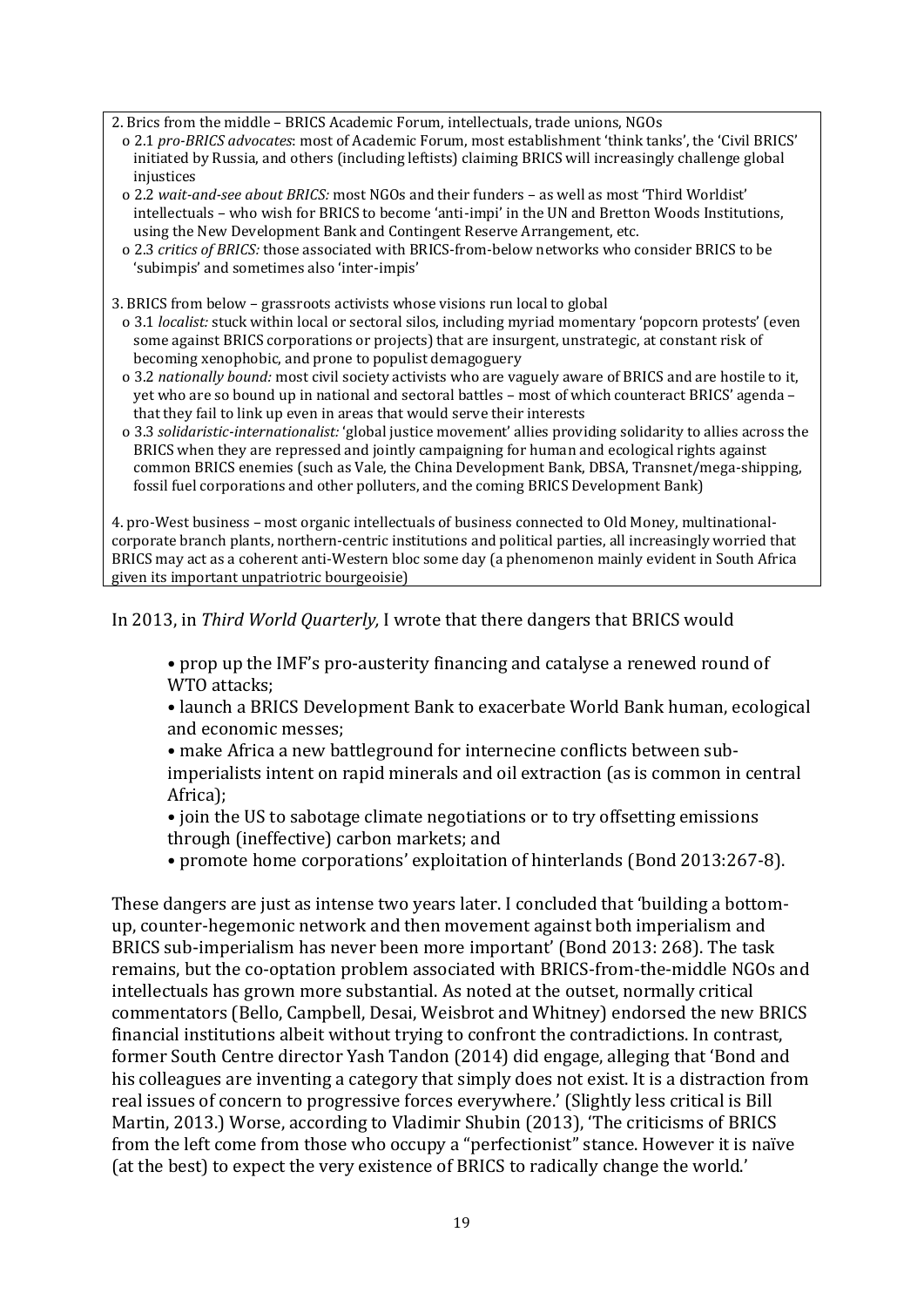There is similar angst about the critique of sub-imperialism within the collection of several dozen 'BRICS-from-the-middle' NGOs and even BRICS-from-below social movements. After two counter-summits highly critical of BRICS were held by civil society groups in Durban (2013) and Fortaleza (2014), a Moscow 'Civil-BRICS' (2015) conference was convened through official catalysts with the explicit aim of granting legitimacy to BRICS elites at the same time those same governments were clamping down on dissidents internally.

At the same time, a different brics-from-below project – tourism – was being foiled. In the case of a dozen well-heeled South African, Indian and British tourists to western China in July 2015 – Muslims who in their hotel roomed watched an historical video about the region – police carried out arrests and a week-long detention justified by bizarre accusations of 'terrorism' and then claimed the tourists had 'confessed' and 'repented' so therefore justified release. Official hostility was also revealed in Pretoria through new South African visa requirements (a privatised service requiring an inperson visit to a consular office) applied especially to China and India. Chinese tourist routings to South Africa fell from 2014 levels by one third in the first half of 2015, with Indians not far behind (Maqutu, 2015). South African Airways cancelled its non-stop flights from Johannesburg to Beijing and Mumbai. In contrast to these mundane relations between BRICS citizenries, the BRICS-from-above business leaders lobbied successfully for a ten-year multiple entry visa to facilitate contact.

A genuine BRICS-from-below strategy is possible but not yet in place (Bond and Garcia 2015). Because of the way that, as Luxemburg pointed out, capitalism needs to 'eat up' pre-capitalist relations, such resistances will necessarily build on the myriad of anti-extractivist politics emerging across Africa. The African social protests recorded by Agence France Press (for the African Development Bank *et al*, 2015) have soared since 2010 and what might have been a 2011 blip was in fact succeeded in 2012 and 2013 by even higher levels, with a slight decline in 2014. The protests include a variety of socioeconomic grievances but what may be of use in future is more attention to the ways that the combination of global capitalist crisis – especially fast-falling commodity prices – and bottom-up resistance make it less profitable for transnational corporations of whatever origin to operate on the continent (Bond and Garcia, 2015).

With greater protest aimed at reasserting the logics of poor and working people's needs, the BRICS project could indeed have much to recommend it. But the balance of forces would have to shift so dramatically, that the alternative strategies for financing spelled out above might see the light of day, for example. Without such a shift, and if the governments of Dilma, Putin, Modi, Jinping and Zuma continue as seems likely for at least several years ahead, and if the BRICS corporations and financiers address their overaccumulation crises by exporting capital in much the same manner that imperialists have always done (since Luxemburg pointed out the relationship to imperialism a century ago), then the BRICS will deserve to be considered a subimperialist bloc.

#### **Bibliography**

African Development Bank, Organisation for Economic Cooperation and Development, United Nations Development Programme and European Union. 2015. *African Economic Outlook 2015*. Tunis.

http://www.africaneconomicoutlook.org/en/outlook/governance.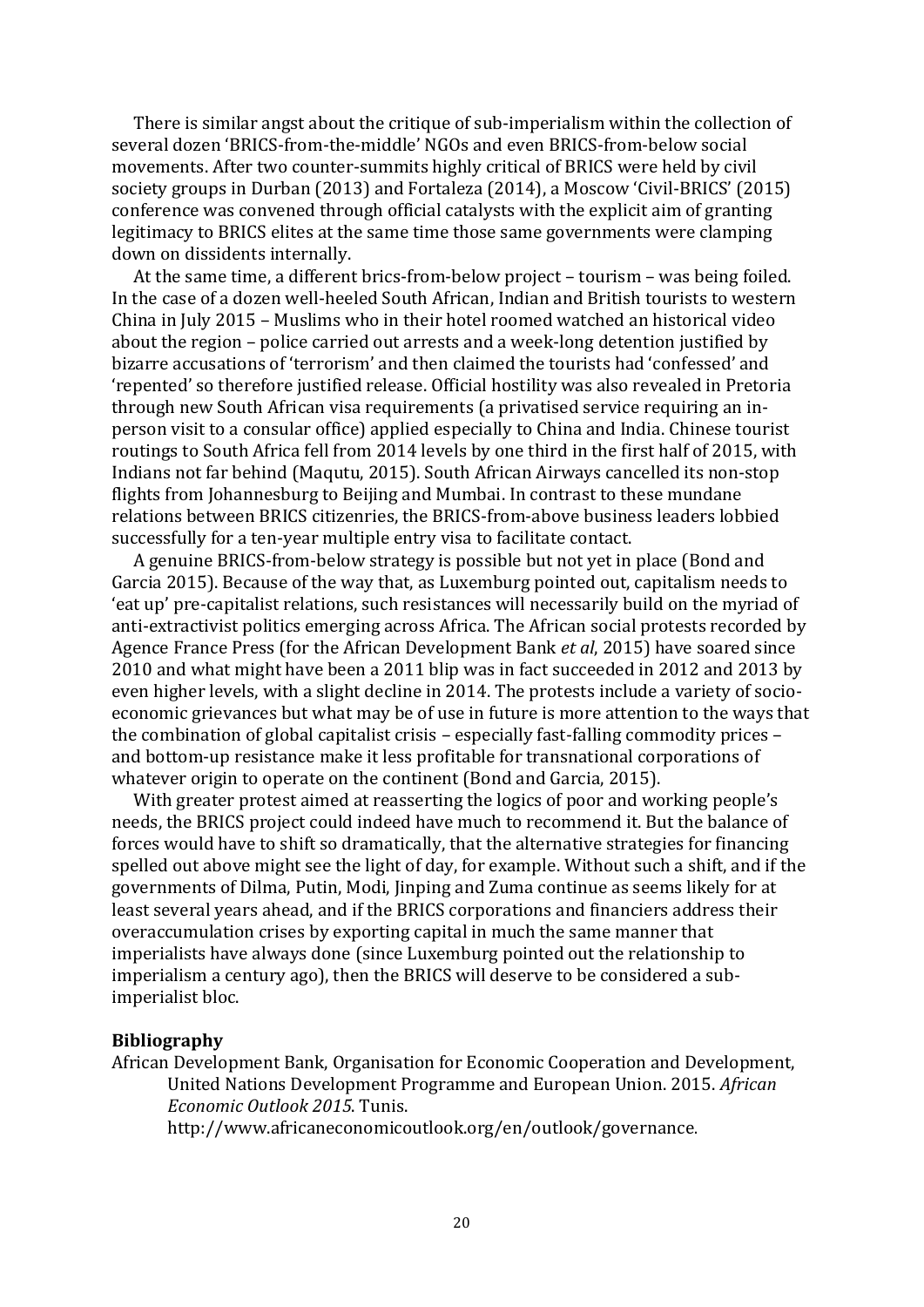- Amabhungane. 2013. "Is This What Our Soldiers Died For?" *Mail & Guardian*, March 28. http://mg.co.za/article/2013-03-28-00-central-african-republic-is-this-what-oursoldiers-died-for.
- *Andes*. 2013. "The Banco del Sur Initiates Operations in Caracas." *Andes*, June 12. http://www.andes.info.ec/en/economia/banco-sur-initiates-operationscaracas.html.
- Barron, Chris. 2013. "Development Bank of Southern Africa: New CEO, Same Promises." *Sunday Times*, October 6.
- Bello, Walden. "The BRICS: Challengers to the Global *Status Quo." Foreign Policy in Focus,*  August 29. http://fpif.org/brics-challengers-global-status-quo/ .
- Bloomberg News. 2015. "\$100 Billion BRICS Lender More Keen on Risk than World Bank." July 10. http://www.bloomberg.com/news/articles/2015-07-10/brics-100 billion-lender-seeks-riskier-projects-than-world-bank.
- Böhm, Steffen, Mari Ceci Misoczky, and Sandra Moog. 2012. "Greening Capitalism? A Marxist Critique of Carbon Markets." *Organization Studies* 33, 11, pp.1617-1638.
- Bond, Patrick. 2003. *Against Global Apartheid.* London: Zed Books.
- \_\_\_\_\_\_\_\_. 2005. *Fanon's Warning.* Trenton: Africa World Press.
- \_\_\_\_\_\_\_\_. 2009. "Removing Neocolonialism's APRM Mask: A Critique of the African Peer Review Mechanism." *Review of African Political Economy* 36, 122, pp.595–603.
- \_\_\_\_\_\_\_\_. 2013. "Sub-imperialism as Lubricant of Neoliberalism: South African "deputy sheriff' duty within BRICS." *Third World Quarterly,* 34, 2, pp.251-270. \_\_\_\_\_\_\_\_. 2014. *Elite Transition.* London: Pluto Press.
- Bond, Patrick, Horman Chitonge and Arndt Hopfmann (Eds). 2007. *The Accumulation of Capital in Southern Africa.* Berlin: Rosa Luxemburg Foundation and Durban: Centre for Civil Society.
- Bond, Patrick and Ana Garcia (Eds). 2015. *BRICS: An Anti-Capitalist Critique.*  Johannesburg: Jacana Press.
- BRICS Business Council. 2014. The Energy and Green Economy Working Group Written Report. Sao Paolo, May 24.

```
http://brics.tpprf.ru/download.php?GET=6LPAY%2F81Bmw4jugd58EVrg%3D
%3D.
```
- *BRICS Post.* 2015. "\$100bn BRICS Monetary Fund to be Operational in 30 Days." July 1. http://thebricspost.com/100bn-brics-monetary-fund-to-be-operational-in-30 days/#.VcdBzvmS-Qc.
- Campbell, Horace. 2014. "BRICS Bank Challenge the Exorbitant Privilege of the US Dollar." *TeleSUR,* July 24. http://www.telesurtv.net/english/bloggers/BRICS-Bank-Challenge-the-Exorbitant-Privilege-of-the-US-Dollar-20140724-0003.html.
- *CityPress.* 2012. "SADC Banks on Own Development Bank." *CityPress*, June 23. http://www.citypress.co.za/business/sadc-banks-on-own-development-bank-20120623.
- Cobbett, Julius. 2008. "Mboweni's Pay Increase Double Inflation." *Moneyweb,* September 4. http://www.moneyweb.co.za/archive/mbowenis-pay-increase-double-inflation.
- Coleman, Colin. 2014. "South Africa's Chance to Repeat the Mandela Miracle." *Financial Times,* April 24. http://www.ft.com/intl/cms/s/0/84a8d2a4-cb9b-11e3-8ccf-00144feabdc0.html#axzz3iHlfQF5t.
- De Wet, Phillip. 2013. "Zuma to Business: Seize Africa, Settle with Labour." *Mail & Guardian*, October 10.
- Desai, Radhika. 2013. "The BRICS Are Building a Challenge to Western Economic Supremacy." *Guardian*, April 2.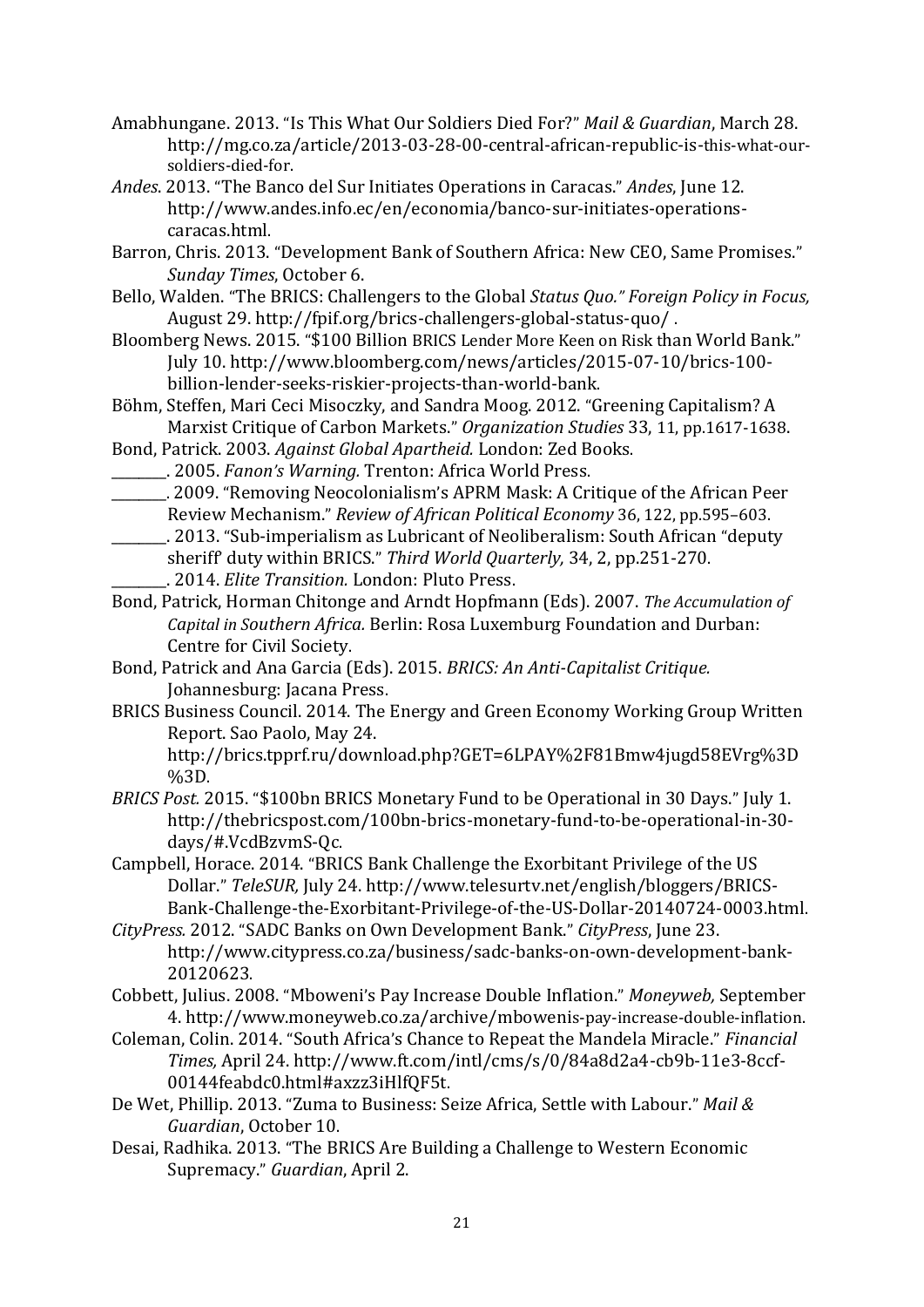http://www.theguardian.com/commentisfree/2013/apr/02/brics-challengewestern-supremacy.

- Donnely, Lynn. 2012. "Throwing Good Money at EU Troubles." *Mail & Guardian*, June 22.*Economist*. 2009. "Economics focus: Domino theory", February 26, [http://www.economist.com/research/articlesBySubject/displayStory.cfm?story](http://www.economist.com/research/articlesBySubject/displayStory.cfm?story_id=13184631&subjectID=348918&fsrc=nwl) id=13184631&subjectID=348918&fsrc=nwl.
- Durden, Tyler. 2015. "China's Record Dumping Of US Treasuries Leaves Goldman Speechless." *ZeroHedge,* July 22. http://www.zerohedge.com/news/2015-07- 21/chinas-record-dumping-us-treasuries-leaves-goldman-speechless.
- Ernst & Young. 2013. *Africa Attractiveness Survey.* Ernst and Young. http://www.ey.com/ZA/en/Issues/Business-environment/Africa-Attractiveness-Survey.
- Fry, Tom. 2012. "Kim Crowned World Bank President." *World Bank President*, April 16. http://www.worldbankpresident.org/tom-fry/uncategorized/kim-crownedworld-bank-president.
- Harvey, David. 2003. *The New Imperialism.* Oxford: Oxford University Press.
- Heitman, Helmoed. 2013a. "How Deadly CAR Battle Unfolded." *Star,* March 31. [http://www.iol.co.za/sundayindependent/how-deadly-car-battle-unfolded-](http://www.iol.co.za/sundayindependent/how-deadly-car-battle-unfolded-1.1493841#.U5figSjQ50c)[1.1493841#.U5figSjQ50c](http://www.iol.co.za/sundayindependent/how-deadly-car-battle-unfolded-1.1493841#.U5figSjQ50c).
- \_\_\_\_\_\_\_\_. 2013b. "Rooivalk Attack Helo makes Combat Debut in DRC." *Janes Defense Weekly,* November 13, http://www.janes.com/article/30155/update-rooivalkattack-helo-makes-combat-debut-in-drc.
- High Level Panel on Illicit Financial Flows. 2015. *Track it! Stop it! Get it!* Addis Ababa: African Union. April 25. http://www.csrinternational.org/govresearch/illicitfinancial-flows.
- Hosken, Graham, and Isaac Mahlangu. 2013. "We Were Killing Kids." *Sunday Times*, March 31. http://www.timeslive.co.za/local/2013/03/31/we-were-killing-kids-1.
- Kasrils, Ronnie. 2013. "The ANC's Faustian Moment." *Cape Times*, June 21. http://www.iol.co.za/capetimes/the-anc-s-faustian-moment-1.1535594.
- Kganyago, Lesetja. 2004. "South Africa as a Financial Centre for Africa." Speech delivered at the Reuters Economist of the Year Award Ceremony, Johannesburg, August 11.

Laverty, Alex. 2011. "Globalization in Emerging Markets: How South Africa's Relationship to Africa Serves the BRICS." *African File*, May 2. http://theafricanfile.com/public-diplomacy/internationalrelations/globalization-in-emerging-markets-united-how-southafrica%E2%80%99s-relationship-to-africa-serves-the-brics.

- Luxemburg, Rosa. [1913] 1968. *The Accumulation of Capital*. New York: Monthly Review Press.
- Mandeng, Ousmène Jacques. 2014. "Does the world really need a Brics bank?' *Financial Times*, 15 July. [http://blogs.ft.com/beyond-brics/2014/07/15/guest-post-does](http://blogs.ft.com/beyond-brics/2014/07/15/guest-post-does-the-world-really-need-a-brics-bank/)[the-world-really-need-a-brics-bank/](http://blogs.ft.com/beyond-brics/2014/07/15/guest-post-does-the-world-really-need-a-brics-bank/).
- Marini, Ruy Mauro. 1965. "Brazilian Interdependence and Imperialist Integration." *Monthly Review* 17, no. 7: 22.
- Maqutu, Andiswa. 2015. "New Visa Rules a Danger to Future of Tourism, Panel tells Hanekom." *Business Day,* July 20.

http://www.bdlive.co.za/business/transport/2015/07/20/new-visa-rules-adanger-to-future-of-tourism-panel-tells-hanekom.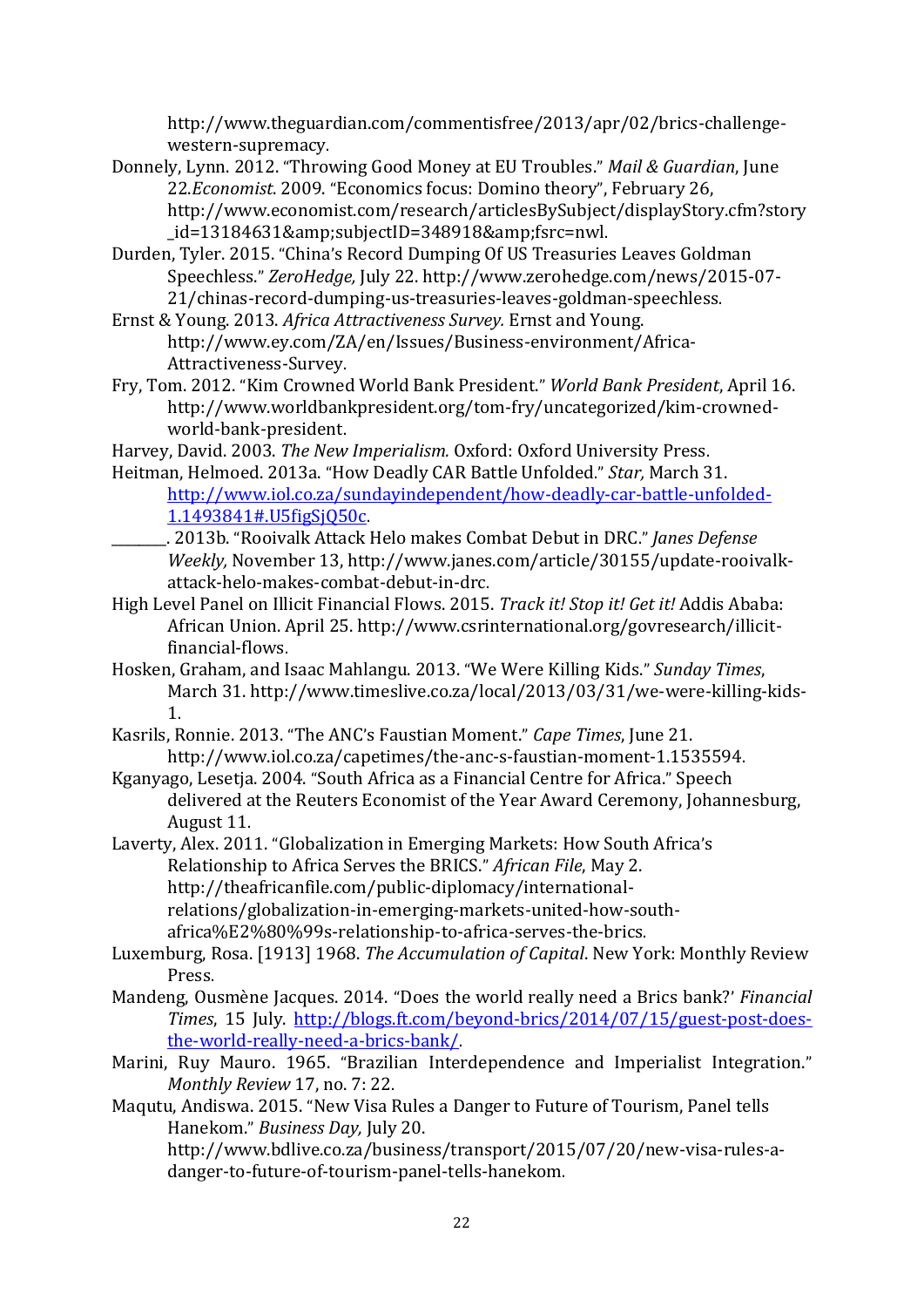- Martin, William. 2013. "South Africa and the "New Scramble for Africa': Imperialist, Subimperialist, or Victim?" *Agrarian South: Journal of Political Economy* 2, no. 2: 161– 188.
- Mataboge, Mmanledi. 2013. "Nkoana-Mashabane: SA's not Looting the Continent, we're Cultivating Peace and Trade." *Mail and Guardian*, November 15. http://mg.co.za/article/2013-11-15-00-sas-not-looting-the-continent-werecultivating-peace-and-trade.
- Matavire, Max. 2013. "Mboweni: Beware Politicians Promising Jobs." *Fin24,* March 24. http://www.fin24.com/Economy/Mboweni-Beware-politicians-promising-jobs-20130324.
- Mbeki, Thabo. 2012. "Tackling Illicit Capital Flows for Economic Transformation." Thabo Mbeki Foundation, Johannesburg. http:/[/www.thabombekifoundation.org.za/Pages/Tackling-Illicit-Capital-Flows](http://www.thabombekifoundation.org.za/Pages/Tackling-Illicit-Capital-Flows-for-Economic-Transformation.aspx)[for-Economic-Transformation.aspx](http://www.thabombekifoundation.org.za/Pages/Tackling-Illicit-Capital-Flows-for-Economic-Transformation.aspx).
- Mboweni, Tito. 2004. "BMF Corporate Update Gala Dinner." June 18. Black Management Forum Gala Dinner. http://www.polity.org.za/print-version/mboweni-bmfcorporate-update-gala-dinner-1862004-2004-06-18.
- Mminele, Daniel. 2012. "South Africa and the G20." Keynote address to the South African Institute of International Affairs G20 Study Group, October 12, https://www.bis.org/review/r121105e.pdf, Accessed 10 June 2014.
- Mnyandu, Ellis. 2015. "BRICS will Play a Profound Role Maasdorp." *Business Report,*  July 6. http://www.iol.co.za/business/opinion/columnists/brics-will-play-aprofound-role-maasdorp-1.1880622.
- Mohammed, Seeraj. 2010. "The State of the South African Economy." in J Daniel, R Southall, P Naidoo and D Pillay eds*, New South African Review*, Johannesburg: Wits University Press.
- Molatlhwa, Olebogeng. 2012. "DBSA Not Backing Down on Mo." *Sunday World*, August 13. [http://www.sundayworld.co.za/news/2012/08/13/dbsa-not-backing](http://www.sundayworld.co.za/news/2012/08/13/dbsa-not-backing-down-on-mo)[down-on-mo](http://www.sundayworld.co.za/news/2012/08/13/dbsa-not-backing-down-on-mo).
- *Moneyweb.* 2011. "Special Report Podcast: Pravin Gordhan, Minister of Finance." *Moneyweb,* September 29. http://www.moneyweb.co.za/moneyweb-boardroomtalk/special-report-podcast-pravin-gordhan--minister-of?sn=2009+Detail.
- Moyo, Sam and Paris Yeros. 2011. "Rethinking the Theory of Primitive Accumulation." Paper presented to the Second International Initiative for Promoting Political Economy Conference, May 20–22, Istanbul.
- Msimang, Sisonke. 2013. "Will the Real Superpower Please Stand Up?" *Daily Maverick*, May 8. http://www.dailymaverick.co.za/opinionista/2013-05-08-will-the-realsuperpower-please-stand-up/#.UYti34IwNDp.
- Mungadze, Samuel. 2012. "DBSA to Cut Equity Investments." *Business Day*, December 12.
- Nkoana-Mashabana, Maiti. 2013. "Speech by the Minister of International Relations and Cooperation at the BRICS Academic Forum Welcome Dinner." Durban, 10 March. http://www.dirco.gov.za/docs/speeches/2013/mash0313.html.
- Onyango-Obbo, Charles. 2013. "Return to Crisis in the Great Lakes." *Naked Chiefs*, September 19. http://nakedchiefs.com/2013/09/19/return-to-crisis-in-thegreat-lakes-star-of-the-zuma-clan-hits-a-jackpot-in-dr-congoPalast, Greg. 2013. "Larry Summers and the Secret "End Game' Memo." *Vice Magazine*, August 22. http://www.gregpalast.com/larry-summers-and-the-secret-end-game-memo.
- Patel, Khadija. 2013. "Analysis: The World According to Dirco." *Daily Maverick*, January 25.